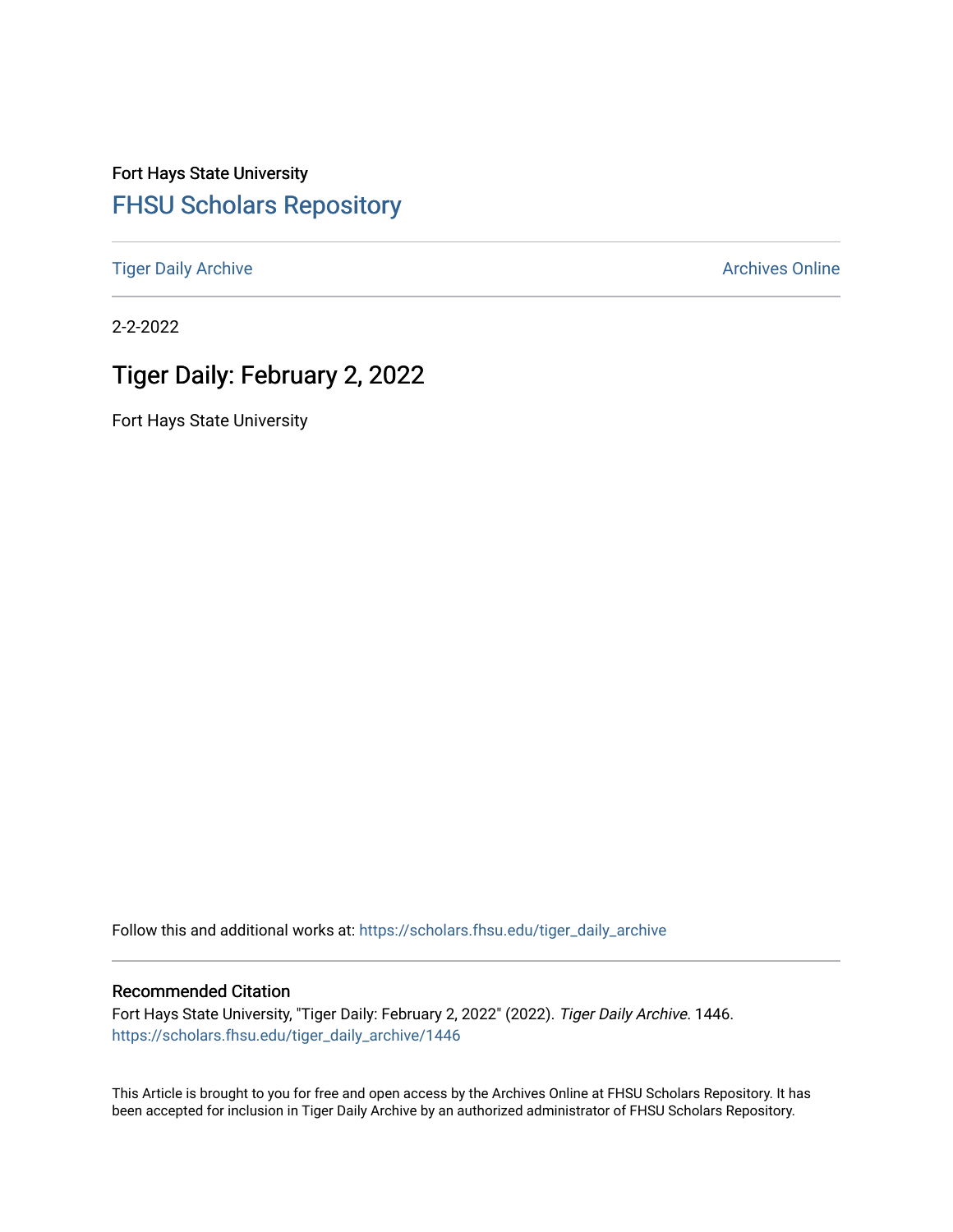**From:** Tiger Daily **Sent:** Wednesday, February 2, 2022 10:01 AM **To:** Tiger Daily <TigerDaily@fhsu.edu> **Subject:** Tiger Daily [February 2, 2022]



## **ANNOUNCEMENTS**

- **[COVID-19 Updates](#page-2-0)**
- **[Calendar: Upcoming Professional Development Opportunities](#page-2-1)**
- **[Yoga and Mindfulness –](#page-3-0) New Location! \*UPDATE – Moved to Thursdays\***
- **[Spring Break Service Trip Opportunity](#page-3-1)**
- **[Nominate an Alum or Friend Worthy of an Alumni Award](#page-3-2) \*Deadline Approaching\***
- **Call For [Chapters: Implementing Diversity, Equity, Inclusion, and Belonging in](#page-3-3)  [Educational Management Practices](#page-3-3)**
- **[Torch and Lighthouse Award Nominations are OPEN –](#page-3-4) Recognize an Outstanding [Senior and Graduate Student](#page-3-4)**
- **[Allied Health Department Seeks Obstetrical Models for Student Training from](#page-4-0)  [Campus Community and Hays Community](#page-4-0)**
- **[Free Dental Clinic!](#page-4-1) \*UPDATE – Volunteers Needed!\***
- **University Photo - [February Studio Dates](#page-4-2)**
- **[Hispanic Film Festival Dates Spring 2022](#page-5-0)**
- **[Hispanic Dance Sessions Spring 2022](#page-5-1)**
- **[Spring 2022 Academic Advising Certificates and Trainings](#page-6-0)**
- **[NOTICE: Annual Steam Shut Down May 16th-27th](#page-7-0)**
- **[FHSU Giving Day –](#page-8-0) Call for Projects**
- **["Human Nature" On Display in Moss-Thorns Gallery of Art](#page-8-1)**
- **[Substitute Teachers Needed in Kansas](#page-8-2)**
- **[Winter Convocation to Be Held February 4 In Beach/Schmidt Performing Arts Center](#page-9-0)**
- **[United Airlines Discount for Spring Commencement](#page-9-1)**
- **Practice [German with the Department of Modern Languages](#page-10-0)**
- **Multidisciplinary Research Tea Party, February 14th (Register Now)**
- **[United Airlines Fall Commencement Discount](#page-10-1)**
- **[Accepting applications for 2022 Faculty Summer Grants for Research, Creative, or](#page-10-2)  [Grants Activity](#page-10-2)**
- **[Free Hearing Screenings](#page-11-0)**
- **[Enjoy a Walk and Talk! Join the Walking Group in the Coliseum](#page-11-1)**
- **[5 Minute Health Check](#page-11-2)**
- **[President's Distinguished Scholar Award Call for Nominations –](#page-11-3) Due March 1**

## **EVENTS**

## **THIS WEEK/WEEKEND**

• **[Disney College Program Information Session](#page-11-4) – TOMORROW; 3:00pm – 4:00pm**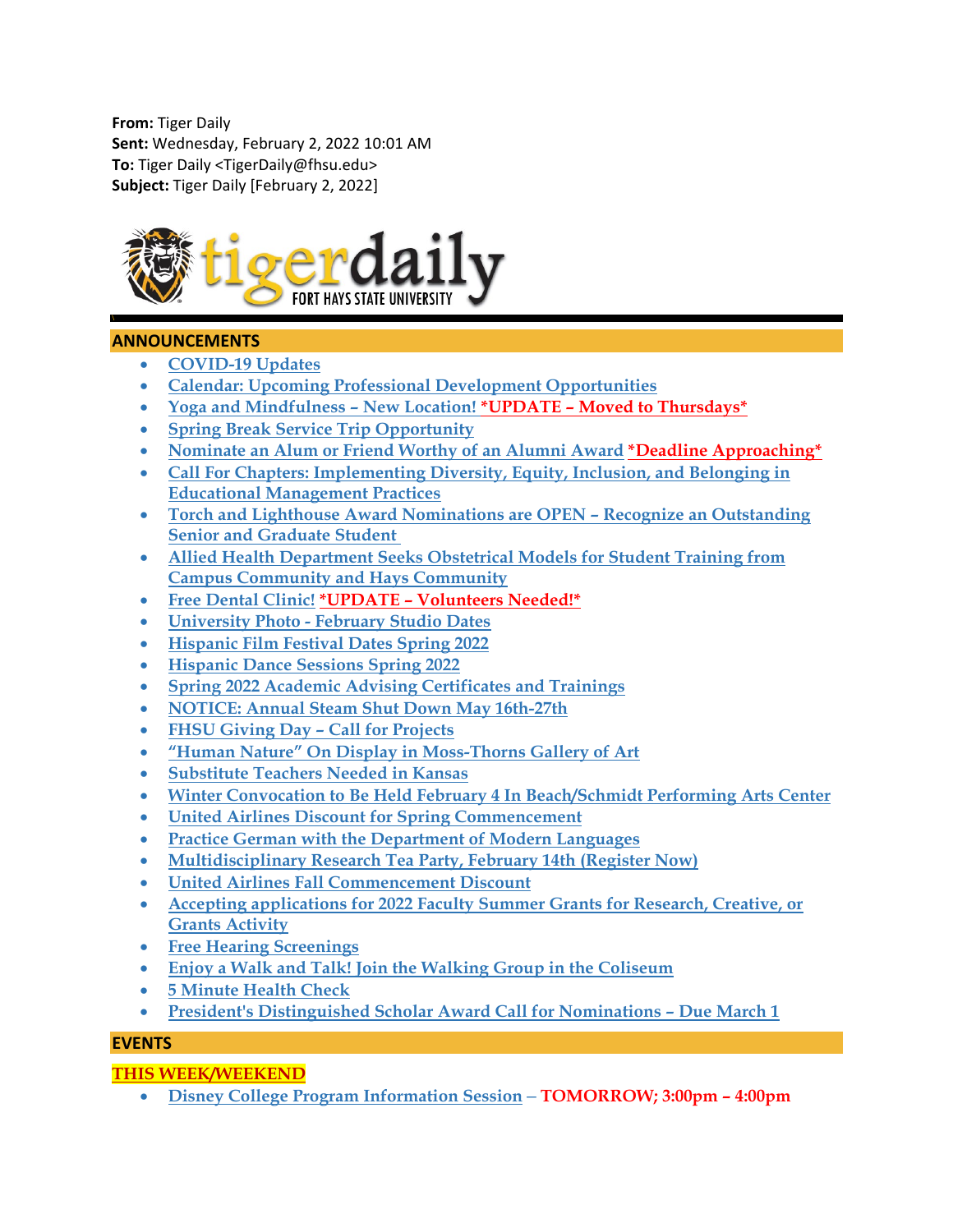- **[Writing Circle](#page-12-0) February 4; 4:00pm - 5:00pm**
- **Opening Reception – ["Human Nature" at Moss-Thorns](#page-12-0) - February 4; 6:00pm - 8:00pm**

## **FUTURE EVENTS**

- **[Science Café presents: "Saving Bees By Killing Them](#page-12-1)**! **- February 28; 7:00pm**
- **MDC Workshop - [The Change Cycle](#page-12-2) - March 2; 9:00am – 12:00pm**
- **[CliftonStrengths Essentials: Level 1](#page-12-1) - March 9; 9:00am – 4:00pm**
- **[CliftonStrengths Engaged: Level 2](#page-13-0) - March 23; 9:00am – 4:00pm**
- **[FHSU Holocaust Remembrance Committee's Virtual Book Club](#page-13-1) - April 14; 6:00pm**

## **EMPLOYMENT OPPORTUNITIES**

- **[Instructional Technologist, Department of Teaching Innovation and Learning](#page-13-2)  [Technologies](#page-13-2)**
- **[Instructor of Psychology Position -](#page-14-0) Department of Psychology**
- **[Accounting Specialist—Student Fiscal Services](#page-14-1)**
- **[Marketing Content Strategist](#page-15-0)**
- **[Community Director, Residential Life](#page-15-1)**
- **[Classroom to Classroom Grant Project Coordinator](#page-16-0)**
- **[Equipment Operator Specialist, Grounds Department](#page-16-1)**

## **SHARE WITH STUDENTS**

- **[Student Employment Opportunities –](#page-16-2) Student Information Processing**
- **[Nominate a Faculty Member for the Pilot Award](#page-16-3)**
- **[Paid Internships for FHSU Students](#page-17-0)**
- **[FHSU Tigers Without Limits Support Group](#page-17-1)**
- **[VALUE is back for 2022-23!](#page-18-0)**
- **Interview Opportunities - [McPherson County Special Education Cooperative +](#page-18-1)  [Techtronic Industries \(TTI\)](#page-18-1)**
- **[Resume Madness!](#page-19-0)**
- **[Student Employment Opportunities –](#page-19-1) Docking Institute**
- **[Health & Wellness Career Fair 2022](#page-19-2)**
- **Student Employment Opportunity – [Department of Communication Sciences and](#page-20-0)  [Disorders](#page-20-0)**
- **[Peer Counseling Program Launches at FHSU](#page-20-1)**
- <span id="page-2-0"></span>• **[Applications Are Open for \\$500 Library Research Award](#page-20-2)**

#### **ANNOUNCEMENTS**

## **COVID-19 Updates**

The [COVID-19 Response website](https://www.fhsu.edu/covid-19-response/index) is where we post the latest information about the pandemic, including a new COVID-19 Dashboard that is updated every Tuesday.

## <span id="page-2-1"></span>**Calendar: Upcoming Professional Development Opportunities**

Check out upcoming professional development opportunities! The TILT TigerLearn event calendar is your go-to for professional development at FHSU! Check it out here: [http://tigerlearn.fhsu.edu/events/.](http://tigerlearn.fhsu.edu/events/)

To provide faculty and staff with one easy place to see all professional development at FHSU, we're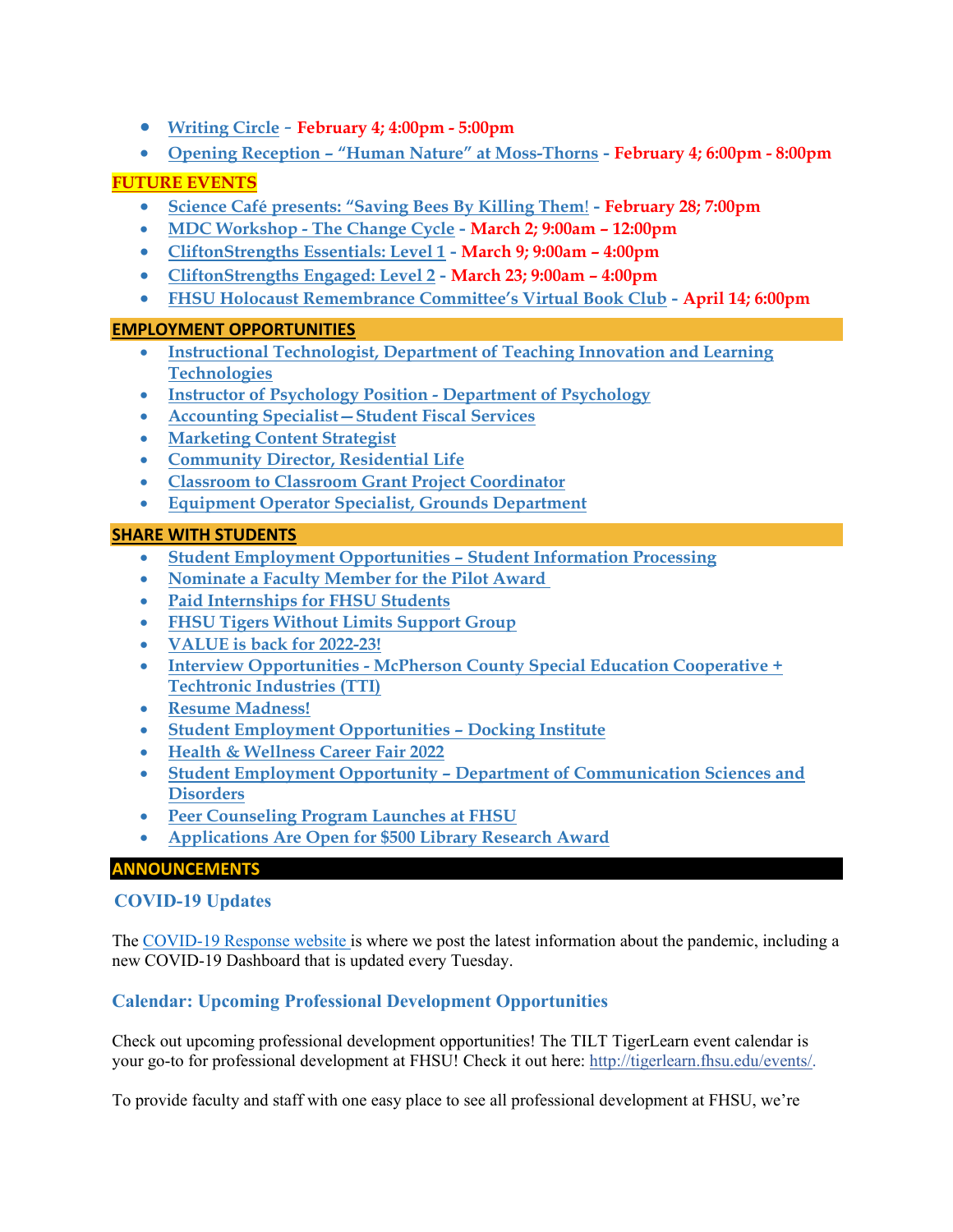happy to include your event on the TigerLearn calendar. We can include links to your registration site, contact persons for questions, etc. Just contact [TILT-FacultyDev@fhsu.edu,](mailto:TILT-FacultyDev@fhsu.edu) and we'll add your event right away!

## <span id="page-3-0"></span>**Yoga and Mindfulness – New Location!**

**Yoga on the Lawn**, now **Yoga and Mindfulness,** hosted by Health and Wellness Services (formerly the Kelly Center) and the Tiger Fitness Center (formerly the Wellness Center) will now be held indoors.

Please join us for a restorative yoga session **in the Dance Room in Cunningham Hall** each **Thursday** evening from 5:30-6:30pm. You may bring your own yoga mat or we'll have some for you to use. A free FHSU yoga mat or \$5 Starbucks gift card will be available to attendees who complete our survey!

## <span id="page-3-1"></span>**Spring Break Service Trip Opportunity**

During Spring Break, Tigers in Service is hosting an Alternative Spring Break Service Trip! From March  $13-17<sup>th</sup>$ , we will be in Springfield, MO to partner up with Convoy of Hope and their Field Team crew. We will be doing a variety of services such as some light construction/community-connected work in nearby communities. To support costs for Convoy of Hope, there is a modest deposit fee for each individual. Please contact Quinn Munk at  $qnmunk@mail.fhsu.edu$  for more information regarding finances and trip details. Deadline to sign up is February 13, 2022.

## <span id="page-3-2"></span>**Nominate an Alum or Friend Worthy of an Alumni Award**

The Alumni Association is accepting nominations for the 2022 Alumni Awards. The awards honor outstanding graduates and friends of the University in the following categories: Alumni Achievement Award, Distinguished Service Award, Nita M. Landrum Award and the Young Alumni Award. Nomination deadline is Sunday, February 6. View past recipients and make a nomination at <http://fhsuhomecoming.com/awards/nominations/>

## <span id="page-3-3"></span>**Call For Chapters: Implementing Diversity, Equity, Inclusion, and Belonging in Educational Management Practices**

You are invited to submit a chapter for consideration to the forthcoming publication entitled, Implementing Diversity, Equity, Inclusion, and Belonging in Educational Management Practices, published by IGI Global. Please visit<https://lnkd.in/dpphywTF> for more details regarding the publication. To submit your (7000-10,000 word) chapter here, please visit: [https://lnkd.in/d6T43j-k.](https://lnkd.in/d6T43j-k) You can also find detailed manuscript formatting and submission guidelines at [https://lnkd.in/dAKvbTt3.](https://lnkd.in/dAKvbTt3) Questions can be directed to Dr. Abeni El-Amin, Assistant Professor, Robbins College of Business and Entrepreneurship, Fort Hays State University, [aelamin@fhsu.edu.](mailto:aelamin@fhsu.edu) **The deadline for submission is February 27, 2022**.

## <span id="page-3-4"></span>**Torch and Lighthouse Award Nominations are OPEN – Recognize an Outstanding Senior and Graduate Student**

Torch and Lighthouse Award Nominations are OPEN – Recognize an Outstanding FHSU Senior and/or Graduate Student

The Torch Award honors a graduating senior by recognizing academic excellence as well as active service to student, civic, or professional organizations. You can nominate a graduating senior at <https://fhsualumni.com/awards/torch-award-nominations>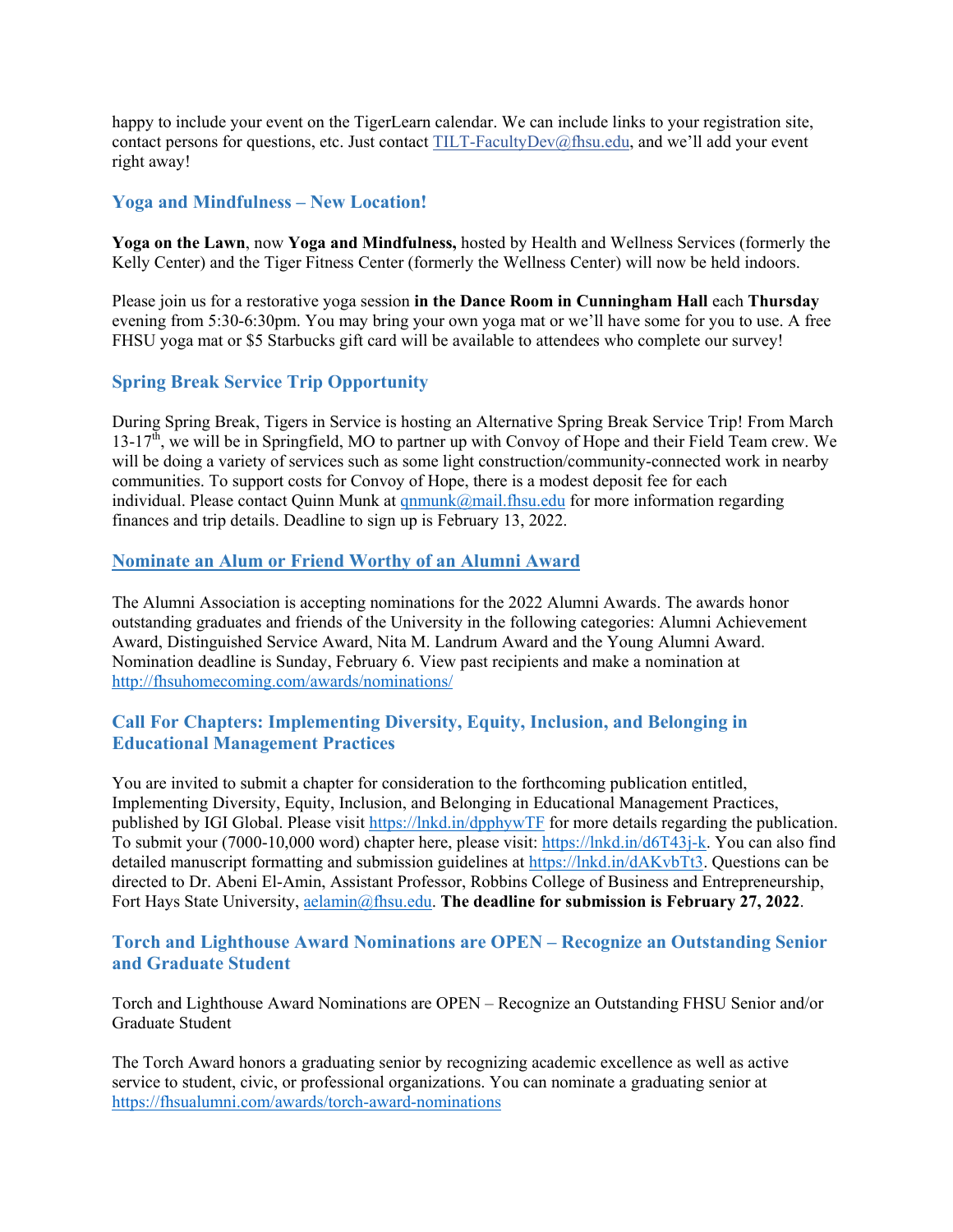The Lighthouse Award recognizes an outstanding graduate student in the 2022 graduating class. You can nominate a graduate student at<https://fhsualumni.com/awards/lighthouse-award-nominations>

## <span id="page-4-0"></span>**Allied Health Department Seeks Obstetrical Models for Student Training from Campus Community and Hays Community**

The Allied Health Ultrasound program is seeking **expecting mothers** from the FHSU faculty, staff, or student population as well as from the community willing to serve as a scan model for training ultrasound students. Each ultrasound scan is supervised by a certified sonographer that works with the students to learn the proper mechanics of ultrasound scanning. Each scan will take about one hour. There is no charge. There is no official report reading from a physician generated. Requirements to volunteer, is that the expecting mother is between 20 and 40 weeks at their scheduled scan time, the mother cannot be considered to be in a high risk pregnancy, and must visit with their physician to ensure they know you are volunteering for this service. Ultrasound appointments will be set up for Tuesday early afternoons or Wednesday mornings. Appointment times will begin at the end of January and run through the end of April. With COVID precautions, patients and their guests will be asked to wear masks as will the students and faculty during the scan.

For those interested or if you know someone who might be interested, please contact Jennifer Wagner at [jrwagner@fhsu.edu](mailto:jrwagner@fhsu.edu) for more information.

#### <span id="page-4-1"></span>**Free Dental Clinic!**

The Kansas Dental Charitable Foundation is pleased to announce the Kansas Mission of Mercy (KMOM) **free dental clinic scheduled for March 25-26, 2022 at the Ellis County Fairgrounds** in Hays. Services provided include cleanings, fillings, and extractions. Services are provided on a first come, first served basis and all patients must be able to wait in line - no appointments (exceptions are made for children). The clinic opens at 5:30 AM on both Friday and Saturday.

Please contact Jess Albin at Health and Wellness Services [\(jkalbin@fhsu.edu\)](mailto:jkalbin@fhsu.edu) with any questions and be sure to learn more important information at<http://www.ksdentalfoundation.org/patients/>

#### **UPDATE — Volunteers needed!**

The Kansas Mission of Mercy (KMOM) event will be held Friday March 25th - Saturday 26th. It will treat nearly 750 patients ABSOLUTELY FREE in two days at the Ellis County Fairgrounds. They will need about **500 volunteers** throughout the weekend including a set-up crew on Thursday, March 25th and a tear-down group on Saturday 26th.

Volunteers will register online starting December 20, 2021. Each volunteer must sign up separately. They will choose which shifts they would like to work. The doors open at 5:30am each day. There are opportunities to hand out meals for breakfast and lunch to patients, work in the volunteer room to feed those volunteering, registration assistance, translators, just to mention a few.

#### <span id="page-4-2"></span>**University Photo - February Studio Dates**

University Relations and Marketing will be offering open studio times for those faculty, staff, and student employees who have not yet had a university photo taken or need an updated picture. Upcoming dates are February  $21<sup>st</sup>$  &  $22<sup>nd</sup>$ .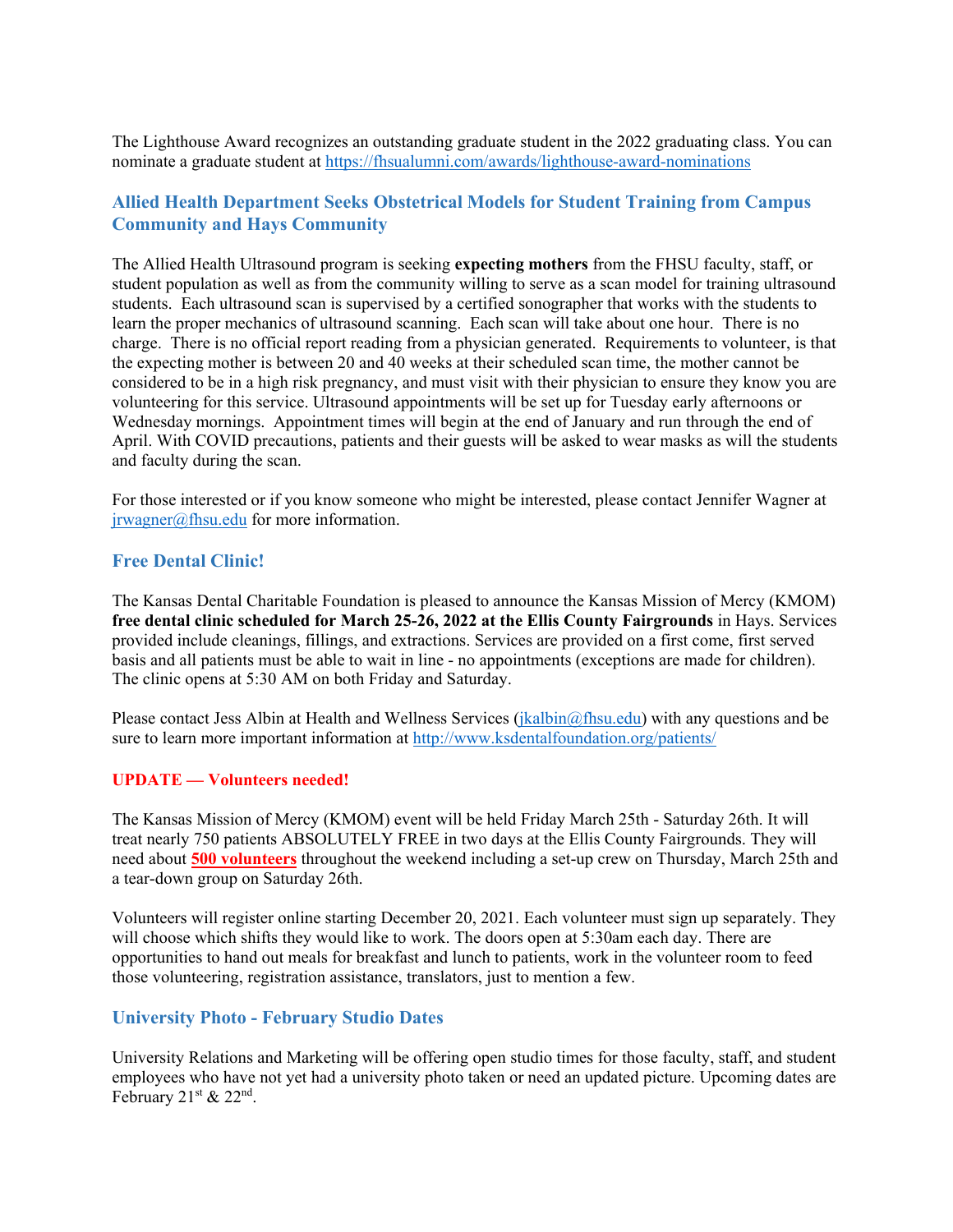Sign up for your photo time through the Google form below:

Where: Hammond Hall 114 When: <https://forms.gle/Nna8mA6fiMWGd2zDA>

Questions? Please email Trever Rohn.

<span id="page-5-0"></span>**Hispanic Film Festival Dates Spring 2022**

#### **Hispanic Film Festival 1st Film:**

**WHAT?** *Ocho apellidos vascos (Spanish Affair)*, (2014) Director: Emilio Martínez-Lázaro **WHEN?** Monday February 14, 2022 6:00 PM **WHERE?** Albertson Hall Room 169

The FHSU and Hays Community are invited to view *Ocho apellidos vascos*, directed by Emilio Martínez-Lázaro, at the Department of Modern Languages Annual Hispanic Film Festival on February 14, 2022 at 6:00 PM, in Albertson Hall, room 169.

\*All films are presented as part of the Modern Languages courses 325/326, and will be in Spanish with English subtitles.

Please wear a mask inside AH 169 at all times!

Future Dates: Monday February 28 at 6:00pm in AH 169 Monday March 28 at 6:00pm in AH 169 Monday April 25 at 6:00pm in AH 169

*Sponsored by the Modern Languages Department* 

#### <span id="page-5-1"></span>**Hispanic Dance Sessions Spring 2022**

On Wednesday Feb 2, Nicole English will teach a Zambra Session from 6:30 - 9:00 PM.

Plan to stay for one hour and 25 minutes at least (warm up and cool down sessions). Our dance sessions are practical, hands-on-learning sessions, which teach dancing steps and dance choreographies using original music from the countries we are teaching about. We teach about the culture, context, and the rich diversity each dance and country provide. Through the dances and music, you will immerse yourself in a specific culture and learn about it. All dances we teach are connected somehow to Hispanic culture, and through Hispanic Dance Sessions, we aim to promote Hispanic culture and diversity at FHSU and in Hays, KS. Sessions will be taught live and will also be streamed live on ZOOM to make it accessible and inclusive to friends who cannot make it to the campus sessions. Please wait until we open the Zoom room for you.

Please wear a mask inside CH 122 at all times during the dance session!

**<https://fhsu.zoom.us/j/97434239882?pwd=NGIwOFdSS0VPS2ZPdm56WUE2Tlc1UT09>**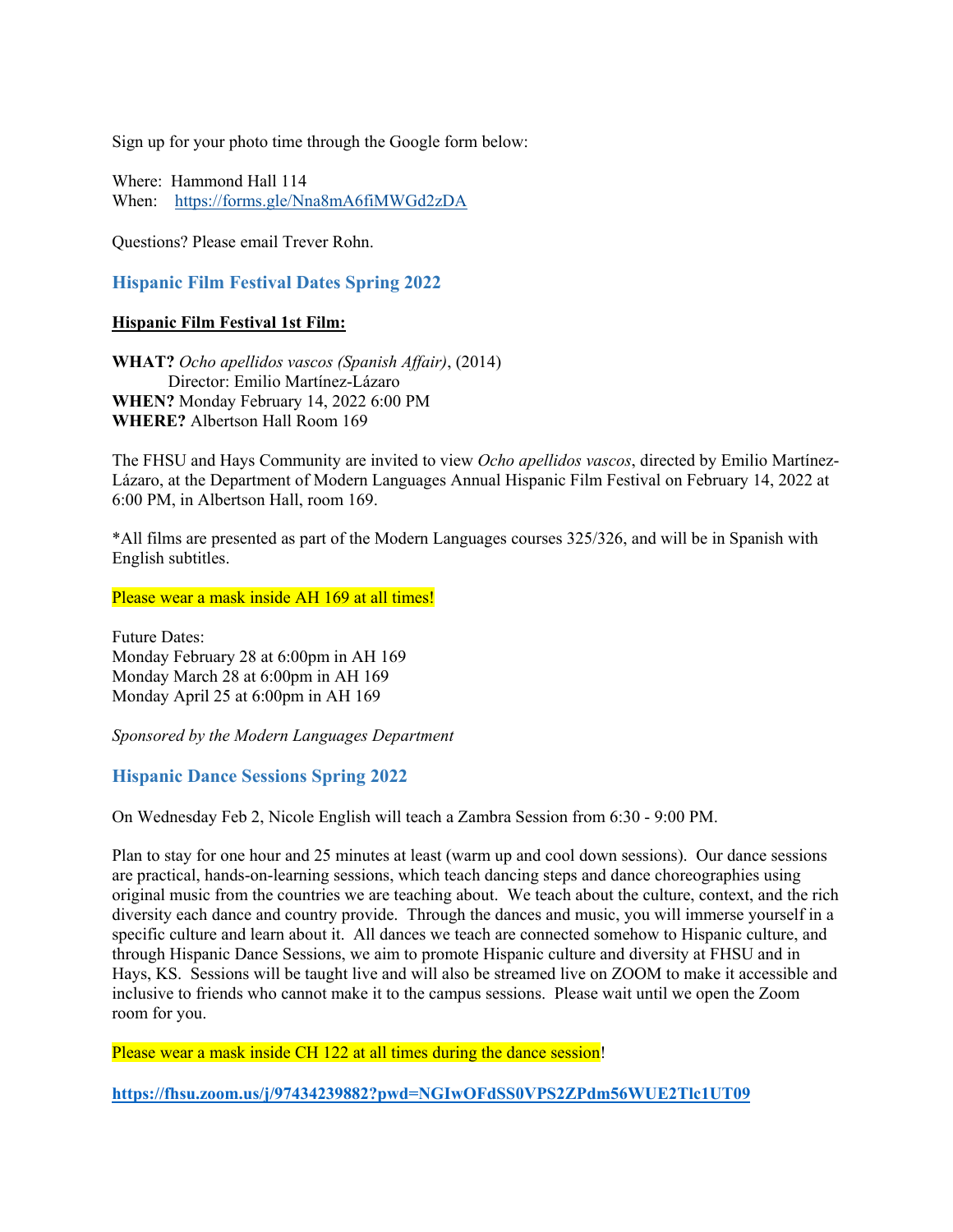Spring 2022 Schedule

Wed Feb 2 Zambra from 6:30 - 9:00pm (Nichole English)

Wed Feb 9 Ballet Exercise from 6:30 - 9:00pm (Sofi, Hannah)

Wed Feb 16 Salsa from 6:30 - 9:00pm (Chita Espino)

Wed Feb 23 Traditional Caribbean Dances from 6:30 - 9:00pm (Nichole English)

Wed March 2 Lyrical Dance (Body Expression) & Introduction to Jazz from 6:30 - 9:00pm (Sofi, Hannah)

Wed March 9 Flamenco & Castañuelas (Castanets) from 6:30 - 9:00pm (Chita Espino) Wed March 16 Spring Break (No dance session)

Wed March 23 Caribbean Fusion Dances from 6:30 - 9:00pm (Nichole English)

Wed March 30 Lyrical Dance (Body Expression) & Jazz from 6:30 - 9:00pm (Hannah, Sofi)

Wed April 6 Zambra Fusion (Spanish & Arabic influences) from 6:30 - 9:00pm (Nichole English)

Wed April 13 Salsa & Jota from Aragon (Spain) from 6:30 - 9:00pm (Chita Espino, Nicole English) Wed April 20 Jazz from 6:30 - 9:00pm (Hannah and Sofi)

Wed April 27 Polynesian Dances (Traditional Hula) from 6:30 - 9:00pm (Nichole English) Wed May 4 (LAST SESSION) Special collaboration tonight from the Barn Hoppers Club. Learn some cool line dancing steps. Salsa Party from 6:30 - 9:00pm (Chita Espino and Nicole English)

*All Hispanic Dance Sessions are sponsored by the Modern Languages Department, Spanish Club FHSU, and the Collaboration of the Department of Sociology*

## <span id="page-6-0"></span>**Spring 2022 Academic Advising Certificates and Trainings**

The Academic Advising and Career Exploration Center offers certificates for academic advisors each semester. The schedule for this spring is available below. All sessions will be face-to-face.

If you have attended sessions in the past and need to know which sessions you have left to receive your certificate, please email your name and department to **[advising@fhsu.edu](mailto:advising@fhsu.edu)** for assistance.

**RSVP:** RSVPing is required to gain access to training sessions. Let us know if you are planning to attend by replying to **[advising@fhsu.edu](mailto:advising@fhsu.edu)**. We will send you a calendar entry that you will need to "Accept and Send the Response Now". This will allow us to prepare appropriately.

## **ADVISING TECHNOLOGY CERTIFICATE**

This certificate will provide academic advisors with information related to the primary technology applications utilized to support academic advising at FHSU. Participants must attend each session to receive the certificate. **Participants need to arrive promptly, be on camera for the duration of the training and engage appropriately for each session.** The following are the dates for this certificate.

Thursday, January 27, 2022, 3:30-4:30 PM *Using Technology in Advising: Advising Dashboard and Advising Notes*

Thursday, February 3, 2022, 3:30-4:30 PM *Using Technology in Advising: Transfer Credit* Thursday, February 10, 2022, 3:30-4:30 PM *Using Technology in Advising: Tiger Early Alert* Thursday, February 24, 2022, 3:30-4:30 PM *Using Technology in Advising: Academic History and Academic Plan*

Thursday, March 10, 2022, 3:30-4:30 PM *Using Technology in Advising: Academic Progress*

## **CAREER ADVISING CERTIFICATE**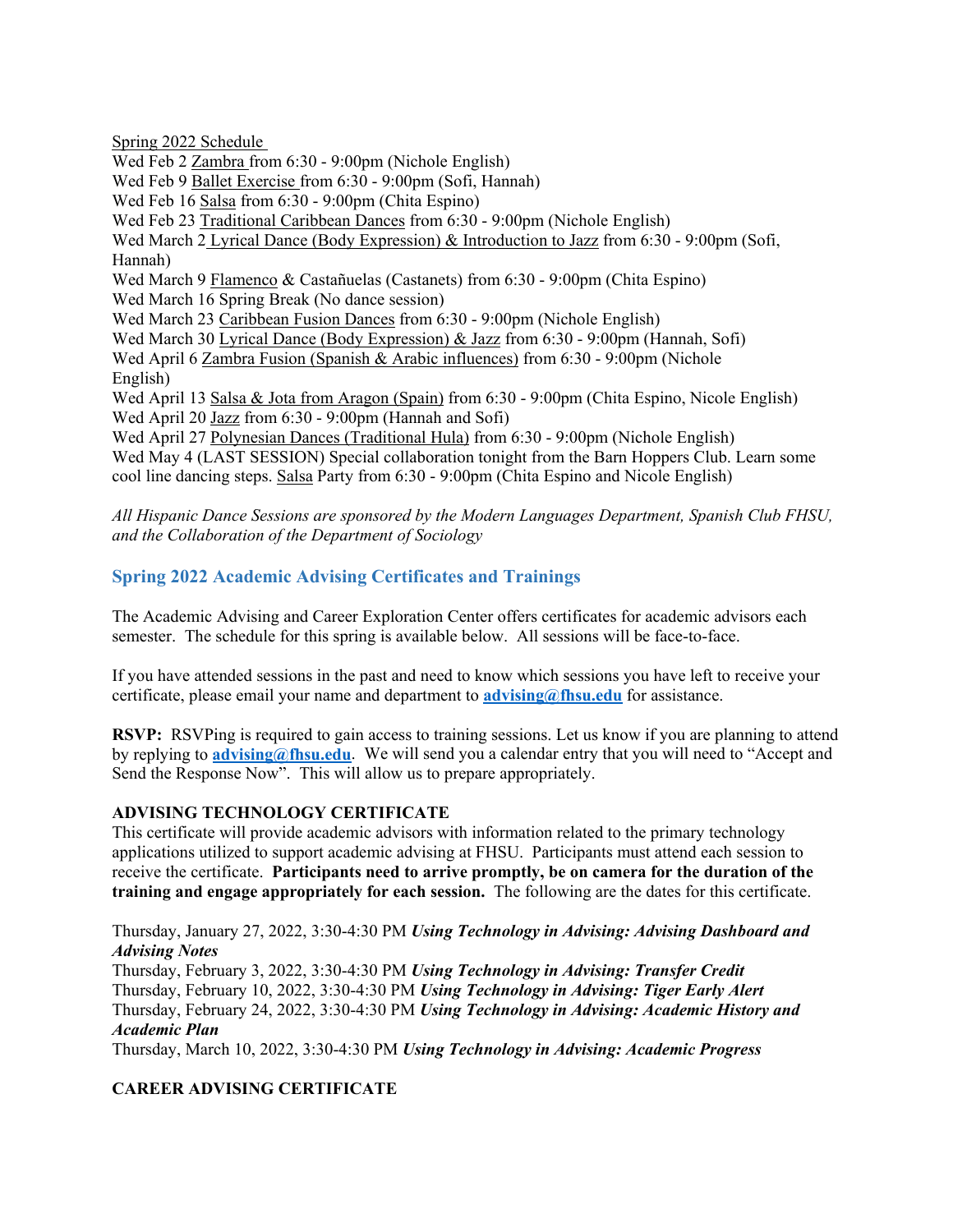This is a great professional development opportunity for those interested in effectively providing career advising to their advisees, gaining an understanding of how the career exploration process works in AACE and the role of the UNIV 100: Major and Career Exploration course. Participants must attend each session to receive the certificate. **Participants need to arrive promptly, be on camera for the duration of the training and engage appropriately for each session.** The following are the dates for this certificate.

Tuesday, February 1, 2022, 12-1 PM *Career Advising: What is Career Advising?* Tuesday, February 8, 2022, 12-1 PM *Career Advising: FHSUMajors.com – More than just an assessment*

Tuesday, February 15, 2021, 12-1 PM *Career Advising: Career Exploration – Finding the right fit* Tuesday, February 22, 2022, 12-1 PM *Career Advising: Career Exploration – Confirming major selection*

## **ADVISING SPECIAL POPULATIONS CERTIFICATE**

This certificate will provide information on working with the diverse needs of our students. Whether you are currently advising students in the population or not, you will gain information that can assist you. Participants must attend each session to receive the certificate. The following are the dates for the spring sessions.

Tuesday, March 1, 2022, 12-1 PM *Advising Special Populations: Transfer Students* Tuesday, March 8, 2022, 12-1 PM *Advising Special Populations: International Students*

#### **NACADA Webinars**

The Academic Advising and Career Exploration Center and Office of Student Affairs will be hosting the following webinars from NACADA: The Global Community for Academic Advising.

Wednesday, February 2, 2022, 1-2 PM - **Bringing Cultural Humility to Academic Advising** Tuesday, March 1, 2022, 1-2 PM - **It Takes a Village: The Role of Academic Advising & Support on HBCU Campuses**

*Questions should be directed to [advising@fhsu.edu](mailto:advising@fhsu.edu).*

## <span id="page-7-0"></span>**NOTICE: Annual Steam Shut Down May 16th-27th**

#### **Please mark on your calendar to avoid scheduling events that need steam for hot water and/or cooking these two weeks**

As in the past, "Annual Steam Shut Down Notice" (Two Weeks)

The Energy Division / Power Plant have planned a steam shut down for the two weeks of May 16 thru May 27, 2022.

#### **Steam Shut Down is always the two weeks following Commencement.**

This annual shutdown is needed for multiple repairs in the University's steam and condensate distribution system, and is required for all annual cleaning, inspections and certifications of the Power Plant steam and condensate equipment.

Steam off to campus 8:00 PM Sunday night (5/15/2022) If all goes well: Steam will be back on to campus on or before 5:00 PM Friday May  $27<sup>th</sup>$ .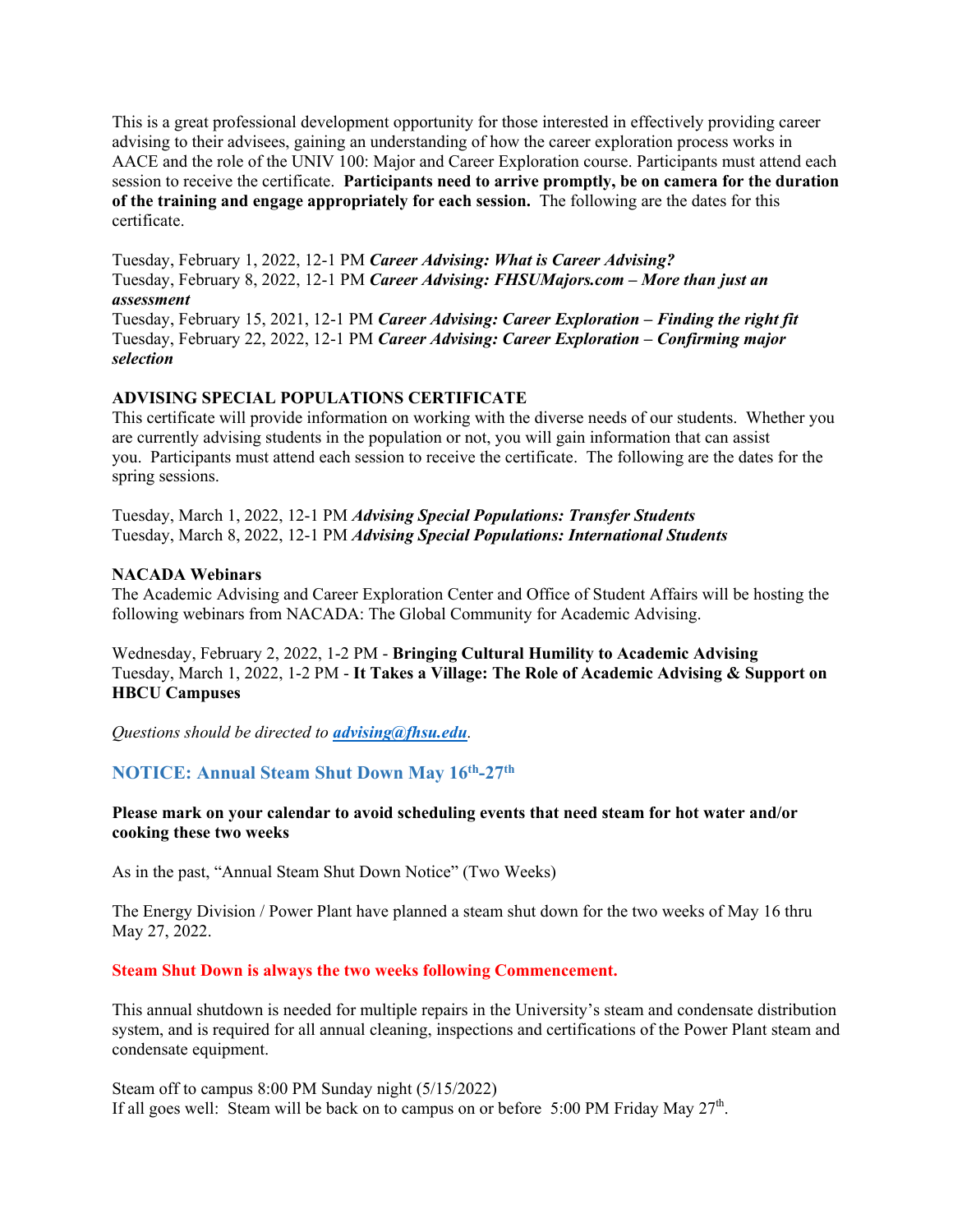This is just a steam shutdown, that will affect only heating , domestic hot water and cooling if your building uses steam for that purpose. No other utility will be affected.

Buildings affected by this steam shut down: Akers Albertson Center For Art & Design Cunningham **Custer** Fischli-Wills Center for Student Success Forsyth **Gross** Hammond Malloy Martin Allen **McCartney** McMindes Memorial Union Picken Rarick Sheridan Stroup Tomanek

*Thank you all for your cooperation.*

#### <span id="page-8-0"></span>**FHSU Giving Day – Call for Projects**

Could your organization, department, or team benefit from additional financial support? Your FHSU Foundation is looking for potential projects to highlight throughout the university's  $2<sup>nd</sup>$  annual Giving Day, which will be held on April  $21^{st}$ . Ideal projects have goals ranging from \$250 up to \$5,000. Past projects have included student organizations raising funds for an on-campus event to an academic department wanting to start a new scholarship.

Submit your project via this [Google Form](https://docs.google.com/forms/d/e/1FAIpQLSfGGdZN44-oAR4DK91KIVMj0xqlPZb_u2aSW9911W5o8lF0HQ/viewform?usp=sf_link) by the **priority deadline of February 18** for the opportunity to be highlighted in our Giving Day marketing material!

For more information, email Ricardo Zamora, Director of Annual Giving, at [r\\_zamora@fhsu.edu](mailto:r_zamora@fhsu.edu)

#### <span id="page-8-1"></span>**"Human Nature" On Display in Moss-Thorns Gallery of Art**

Please come see the new exhibition "Human Nature" now on display at the Moss-Thorns Gallery of Art & Patricia A. Schmidt Gallery Lobby. This exhibition will run from Janaurry  $24^{\text{th}}$ -February  $23^{\text{rd}}$ , following our regular gallery hours of 9-4pm M-F.

#### <span id="page-8-2"></span>**Substitute Teachers Needed in Kansas**

School districts around the state are needing substitute teachers. The time to work is based on your availability and it is paid. The process to be considered is found at KSDE.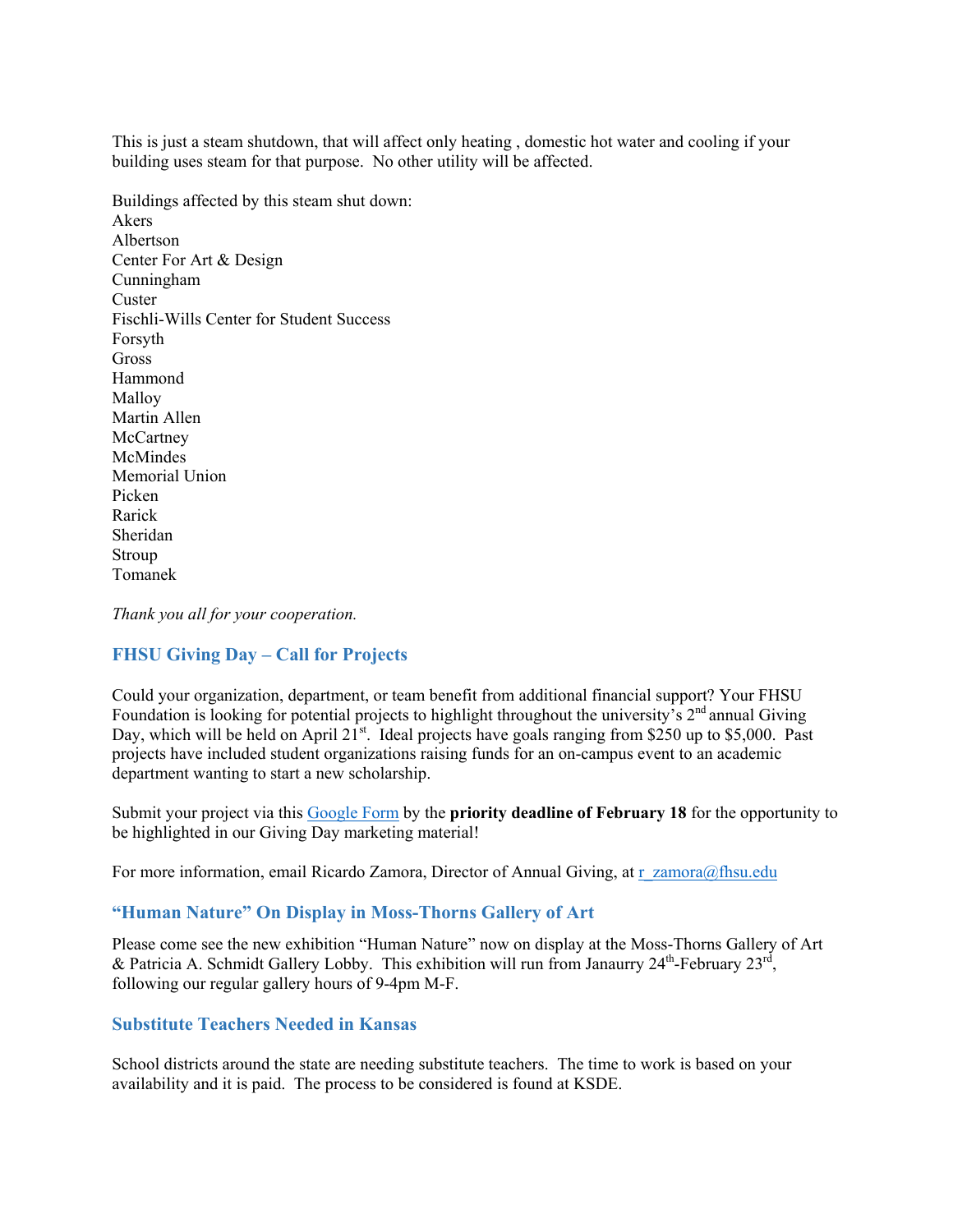## **[https://www.ksde.org/Agency/Division-of-Learning-Services/Teacher-Licensure-and-](https://linkprotect.cudasvc.com/url?a=https%3a%2f%2fwww.ksde.org%2fAgency%2fDivision-of-Learning-Services%2fTeacher-Licensure-and-Accreditation%2fLicensure%2fLicense-Requirements%2fStandard-Emergency-Substitute-License-Requirements&c=E,1,ldoVoUsqgu2Y5EpVFBdkz0I-ocK_c-YvMpLTu-KRLoRwWo-bS5u_MczWtji7H3MqCpv4WMXZBrKB9moJZvQJuhB_16eHvuP2UThiDdRwsfTkwTH3feA,&typo=1)[Accreditation/Licensure/License-Requirements/Standard-Emergency-Substitute-License-](https://linkprotect.cudasvc.com/url?a=https%3a%2f%2fwww.ksde.org%2fAgency%2fDivision-of-Learning-Services%2fTeacher-Licensure-and-Accreditation%2fLicensure%2fLicense-Requirements%2fStandard-Emergency-Substitute-License-Requirements&c=E,1,ldoVoUsqgu2Y5EpVFBdkz0I-ocK_c-YvMpLTu-KRLoRwWo-bS5u_MczWtji7H3MqCpv4WMXZBrKB9moJZvQJuhB_16eHvuP2UThiDdRwsfTkwTH3feA,&typo=1)[Requirements](https://linkprotect.cudasvc.com/url?a=https%3a%2f%2fwww.ksde.org%2fAgency%2fDivision-of-Learning-Services%2fTeacher-Licensure-and-Accreditation%2fLicensure%2fLicense-Requirements%2fStandard-Emergency-Substitute-License-Requirements&c=E,1,ldoVoUsqgu2Y5EpVFBdkz0I-ocK_c-YvMpLTu-KRLoRwWo-bS5u_MczWtji7H3MqCpv4WMXZBrKB9moJZvQJuhB_16eHvuP2UThiDdRwsfTkwTH3feA,&typo=1)**

Emergency Substitute License Requirements: If this is your first emergency substitute license Minimum requirement: 60 semester credit hours from a regionally accredited college or university. Semester credit hours and/or degrees must be earned through an accredited college or university.

CEU's and/or Clock Hours are NOT equivalent to semester credit hours.

Your first emergency substitute license will be valid for the school year in which you apply through June 30<sup>th</sup>.Each renewal of an emergency substitute teaching license will be valid for two school years. You can apply to renew an emergency substitute license in February of the year it expires.

Click [here](https://linkprotect.cudasvc.com/url?a=https%3a%2f%2fwww.ksde.org%2fDefault.aspx%3ftabid%3d1037&c=E,1,59SgJzRFYiOeo360gJauZ7PxzbuUnZEOGEXMrUVEcqTBnG45YAfTDzSC_HyeXXAnt-Z3HxNRZH-LO3lfn5Y_o96vmJjSUW9RwH61dZ6aJclD-PQpaOcK&typo=1) for additional Frequently Asked Questions (FAQs) about the Emergency Substitute Teaching License.

## <span id="page-9-0"></span>**Winter Convocation to Be Held February 4 In Beach/Schmidt Performing Arts Center**

Please join us for Winter Convocation on Friday, February 4, at 3:00pm, in the Beach/Schmidt Performing Arts Center in Sheridan Hall on the FHSU campus.

President Mason will provide a campus update and will announce the recipients of the following awards:

- Faculty Teaching, Scholarly Activity and Service
- Outstanding Adjunct Teaching
- UPS and USS Distinguished Service
- Les and Elizabeth Griffin Family Outstanding Service

For those of you who cannot join us in person, you can watch this event live at the FHSU Facebook page: <https://www.facebook.com/forthaysstate/> A Facebook account is not needed to watch this event.

If you have any questions, please don't hesitate to contact me. We look forward to seeing you all soon.

*Janette Meis, Office of the President [j\\_meis@fhsu.edu](mailto:j_meis@fhsu.edu)*

## <span id="page-9-1"></span>**United Airlines Discount for Spring Commencement**

We are pleased to partner with United Airlines for air travel to the FHSU May 2022 Commencement.

- To make flight reservations online please click on discount code ZKUB927626
- MileagePlus members earn Premier Qualifying Dollars and miles for their travel.
- Dates of travel must occur between May 10, 2022, to May 17, 2022, and use the discount code ZKUB.

You may also call United Meeting Reservation Desk at (800) 426 – 1122

- o Monday Friday 7:00 a.m. 9:00 p.m. Central Time
- o Saturday Sunday 7:00 a.m. 5:00 p.m. Central Time

Booking fees are waived for Meeting reservations. International customers may contact their local United Reservation Desk.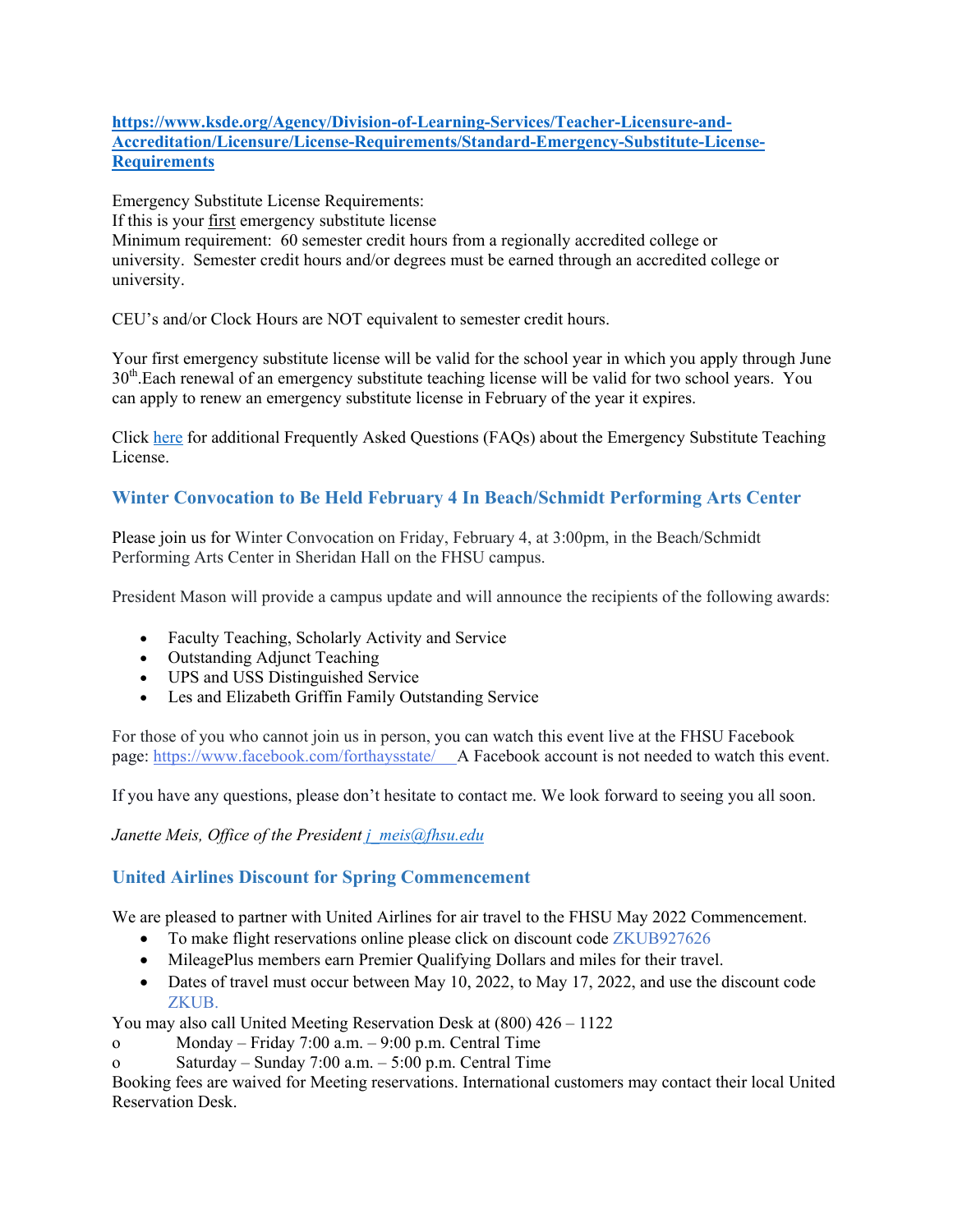## <span id="page-10-0"></span>**Practice German with the Department of Modern Languages**

**Do you want to practice your German? Join us in Zoom for an informal conversation on the following dates:**

**February 3 and 17 March 3 and 24, April 7 and 28 May 5**

**Time: 4:00 to 5:00 pm**

**Zoom link: [https://fhsu.zoom.us/j/99785712439](https://fhsu.zoom.us/j/99785712439/)**\

**For more information, contact Dr. Giovani Lopez at [g\\_lopezlopez@fhsu.edu](mailto:g_lopezlopez@fhsu.edu) Department of Modern Languages**

## <span id="page-10-1"></span>**United Airlines Fall Commencement Discount**

We are pleased to partner with United Airlines for air travel to the FHSU December 2022 Commencement.

- To make flight reservations online please click on discount code ZKUB927626
- MileagePlus members earn Premier Qualifying Dollars and miles for their travel.
- Dates of travel must occur between December 13, 2022 to December 20, 2022, and use the discount code ZKUB.

You may also call United Meeting Reservation Desk at (800) 426 – 1122

- o Monday Friday 7:00 a.m. 9:00 p.m. Central Time
- o Saturday Sunday 7:00 a.m. 5:00 p.m. Central Time

Booking fees are waived for Meeting reservations. International customers may contact their local United Reservation Desk.

## <span id="page-10-2"></span>**Accepting applications for 2022 Faculty Summer Grants for Research, Creative, or Grants Activity**

**Submission Deadline: Tuesday, March 1st** 

#### **ELIGIBILITY FOR PROPOSAL SUBMISSION**

All current full-time Fort Hays State University faculty and unclassified staff members at levels comparable to academic faculty are eligible to apply. Support is paid to the faculty member in the amount of **60% of 1/9 of their base salary**. Successful applicants who are awarded a Summer 2022 Grant for Research, Creativity, or Grants Activity must have the permission of their Dean if they want to teach a course in Summer 2022. Only complete proposals will be reviewed. Additional information may be attached, but all materials must be submitted by the deadline.

#### **AVAILABLE FUNDING AND DEADLINES**

Please note that awards will be made based upon available funding. Completed applications must be submitted on or before **March 1<sup>st</sup>, 2022** (no later than 4:30 p.m.). Please note that March 1<sup>st</sup> is the official deadline and differs from what has been published in the administrative calendar. If funded, project summary reports are due to the appropriate Dean and the Office of Scholarship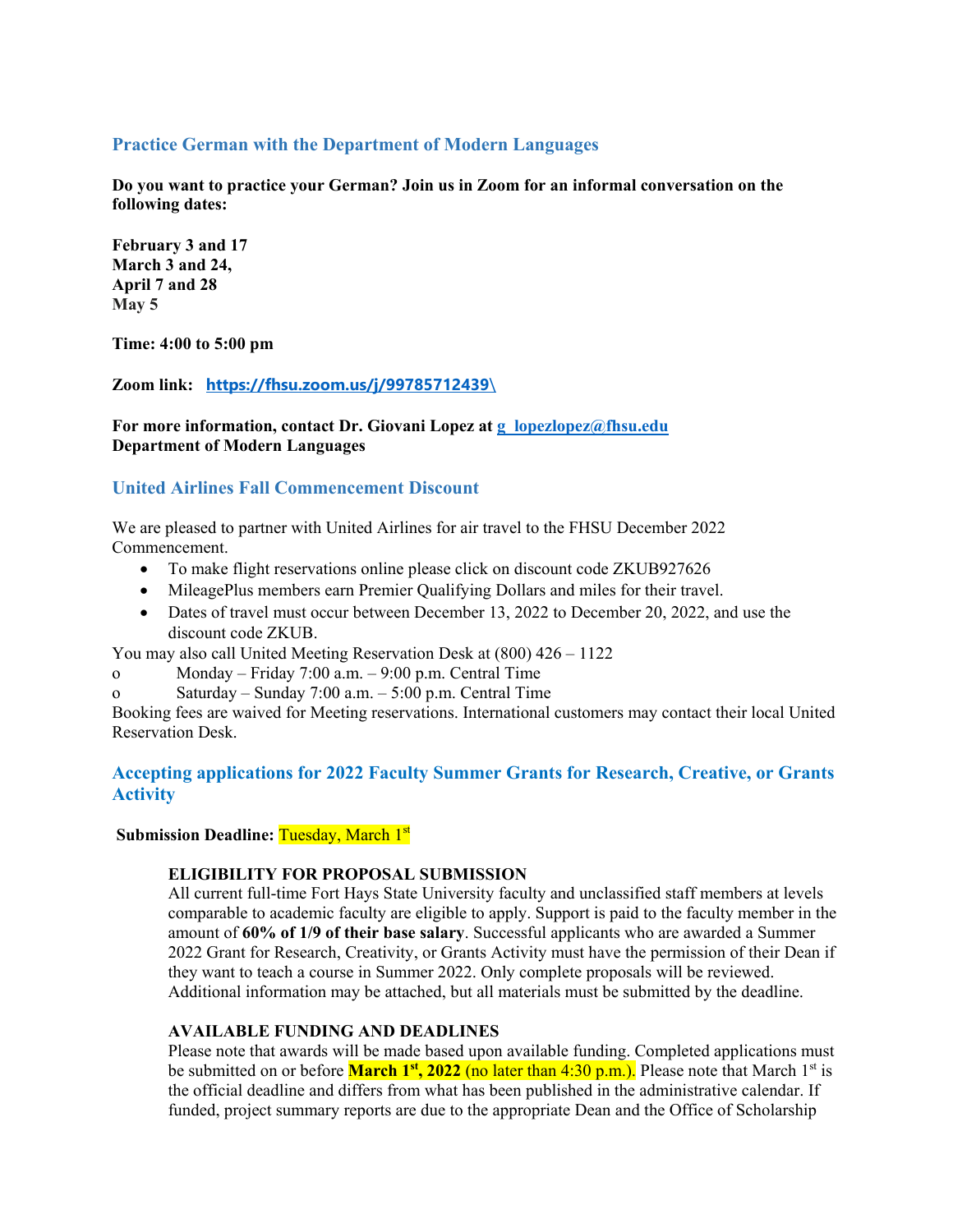and Sponsored Projects no later than **October 1st, 2022**. Failure to do so will impact future eligibility for internal grants.

For more information or to apply go to:<https://fhsu.infoready4.com/#competitionDetail/1862060>

Please contact Whitney Whitaker, Office of Scholarship and Sponsored Projects, with any questions: [wkwhitaker@fhsu.edu.](mailto:mjkoonse@fhsu.edu)

## <span id="page-11-0"></span>**Free Hearing Screenings**

Free hearing screenings will now be offered at the Herndon Clinic, (located in 131 Albertson Hall) to all currently enrolled students, faculty, and staff. These screenings will be provided by supervised speechlanguage pathology graduate students in the Department of Communication Sciences and Disorders. These are screenings only, and do not take the place of a full audiological evaluation.

Please contact the Herndon Clinic at 628-5366 to schedule your screening or for more information.

## <span id="page-11-1"></span>**Enjoy a Walk and Talk! Join the Walking Group in the Coliseum**

Put on your walking shoes and join us for walking and some talking on Mondays at 4:45 in the Coliseum starting February 7.

We will meet upstairs from Gate 1 unless there is a home basketball game.

Please contact Amy Schaffer [\(alschaffer@fhsu.edu\)](mailto:alschaffer@fhsu.edu) or Anita Walters [\(amwalters@fhsu.edu\)](mailto:amwalters@fhsu.edu) if you have any questions.

## <span id="page-11-2"></span>**5 Minute Health Check**

The Tiger Fitness Center is running a 5 minute health check outside of the Tiger Fitness Center on Wednesday 2/2 to begin February Heart Health Month.

 Tuesday 2/1: 10am-1pm and 3:30pm-5pm Wednesday 2/2: 7am-8:30am; 11am-2:30pm and 3:30pm-5pm

#### <span id="page-11-3"></span>**President's Distinguished Scholar Award Call for Nominations – Due March 1**

The President's Distinguished Scholar Committee encourages nominations for this year's awards process. This is your opportunity to acknowledge the outstanding work of colleagues. Written nominations and/or indications of interest are due to the Office of the Provost by **March 1, 2022**.

Award eligibility, criteria and application process are available on the Provost's [Awards](https://www.fhsu.edu/academic/provost/awards/) page: [https://www.fhsu.edu/academic/provost/documents/presidents\\_scholar\\_criteria/index.pdf](https://www.fhsu.edu/academic/provost/documents/presidents_scholar_criteria/index.pdf)

Send written nominations to the Office of the Provost or email [jakohl2@fhsu.edu](mailto:jakohl2@fhsu.edu)

#### <span id="page-11-4"></span>**EVENTS**

**Disney College Program Information Session** Thursday, February 3rd; 3:00pm - 4:00pm [Memorial Union | Trails Room \(2](https://app.joinhandshake.com/schools/622)<sup>nd</sup> Floor)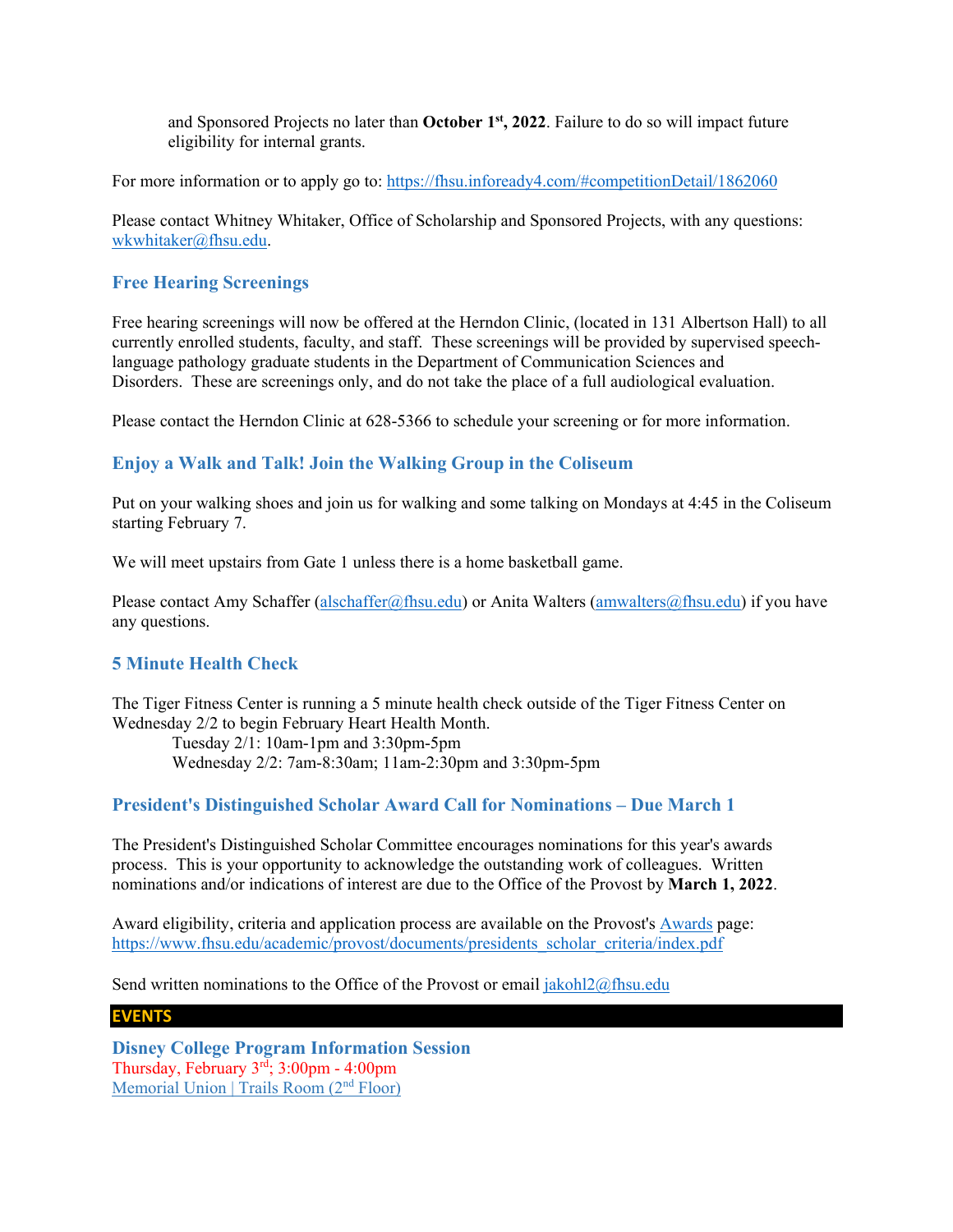Interested in interning at the most magical place on earth? Join us to learn more about the Disney College Program. Hear from fellow program alums about their experience and learn about the application process.

<span id="page-12-0"></span>**Writing Circle**  Friday, February  $4<sup>th</sup>$ ; 4:00pm -5:00pm Forsyth Library, Room 210

Looking for a supportive, encouraging space for your writing projects? Join the Writing Circle every other Friday during the Spring 2022 semester. Bring your creative writing, poetry, fiction, creative non-fiction, and other works to share.

The Writing Circle is sponsored by Forsyth Library and the Writing Center

**Opening Reception – "Human Nature" at Moss-Thorns** Friday, February 4<sup>th</sup>; 6:00pm - 8:00pm Moss-Thorns Gallery of Art

Come see the new exhibition being held now in the Moss-Thorns Gallery! An opening reception will be being held!

The exhibition is available for viewing Monday-Friday 9am-4pm, through February 23rd.

<span id="page-12-2"></span>**MDC Workshop - The Change Cycle**  Wednesday, March 2nd; 9:00am - 12:00pm FHSU Memorial Union – Stouffer Lounge Price: \$119 (Hays Chamber & FHSU Alumni discount available)

Dealing with organizational change is all about getting through the emotion and commotion with minimal damage to your career, relationships, and confidence. In this training we will explore the six sequential stages of change: loss, doubt, discomfort, discovery, understanding, and integration. Additionally, we will explore examples, tools, and success strategies so you can move resourcefully through each stage.

<span id="page-12-1"></span>**Science Café presents: "Saving Bees By Killing Them!"** Monday, February 28<sup>th</sup>; 7:00pm 'The Venue' @ Thirsty's, 2704 Vine Street, Hays, KS 67601

The honey bee is a significant agricultural tool that is suffering from many factors that lead to colony collapse, and

the overall death of arguably the world's most important pollinator. This science café is outlining parasitisation of the honey bee,

which is just one of the factors that may lead to colony collapse. Here we outline the research being done at FHSU into

the mitigation of parasites, which starts with isolation and production of genetic "poisons."

Presenter: Mr. James Balthazor PhD, Fort Hays State University, Associate Prof Chemistry, K-INBRE Campus Coordinator

Sponsored by Science and Mathematics Education Institute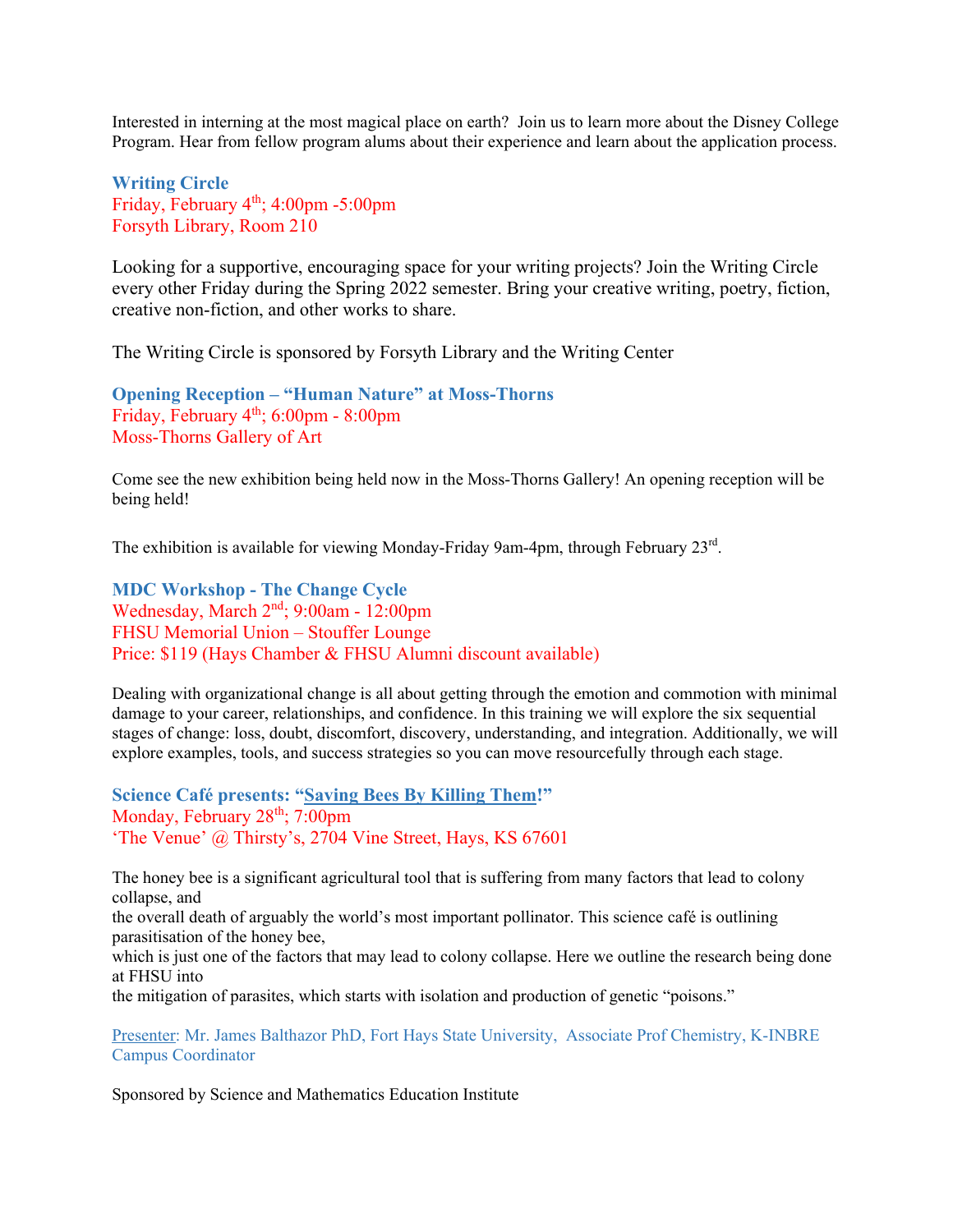Free and open to public.

[www.fhsu.edu/smei](http://www.fhsu.edu/smei) [www.twitter.com/FHSUScienceCafe](http://www.twitter.com/FHSUScienceCafe) [www.facebook.com/FHSUScienceCafe](http://www.facebook.com/FHSUScienceCafe)

**CliftonStrengths Essentials: Level 1**  Wednesday, March 9<sup>th</sup>; 9:00am - 4:00pm FHSU Memorial Union – Pioneer Room Price: \$219 (Hays Chamber & FHSU Alumni discount available)

Is it best to spend time utilizing your strengths or is it more productive to work on your weaknesses? Gallup's Strengths theory claims people should spend the majority of their time doing what they do best; using their already existing natural talents to become more productive and profitable in the workplace and at home. In this workshop, we will explore your natural talents and how to turn those talents into strengths, while also learning how to recognize talents in others and utilize them for the success of the team. This workshop requires some pre-work. This workshop will be held via Zoom video conferencing

<span id="page-13-0"></span>**CliftonStrengths Engaged: Level 2** Wednesday, March 23rd; 9:00am - 4:00pm FHSU Memorial Union – Stouffer Lounge Price: \$259 (Hays Chamber & FHSU Alumni discount available)

Do you want to take your understanding of your unique CliftonStrengths to the next level? CliftonStrengths Engaged takes participants' previous knowledge of their Top 5 to a deeper, more challenging, and more significant place. In this training, participants will gain access to their Full 34 report, which will enable us to continue to hone your Top 5 as well as exploring your Top 10 and working through the 'bottom 5'; the themes that we often misconceive as weaknesses. Armed with the Top 10 themes & awareness of the bottom 5, participants will discover how each person's unique strengths can be used to find partnerships that could benefit them at work and view co-workers in new and different ways through engaging team activities.

## <span id="page-13-1"></span>**FHSU Holocaust Remembrance Committee's Virtual Book Club** Thursday, April  $14<sup>th</sup>$ ; 6:00pm Zoom (Virtual)

The FHSU Holocaust Remembrance Committee will be hosting a virtual book club discussion on April 14th at 6p (central) via zoom. We will be discussing The Dressmakers of Auschwitz by Lucy Adlington. Please register to receive zoom link: <https://forms.gle/XxGifVxvZw3sLcUu5>

#### **EMPLOYMENT OPPORTUNITIES**

#### <span id="page-13-2"></span>**Instructional Technologist, Department of Teaching Innovation and Learning Technologies**

#### **Position Description**:

Reporting to the Assistant Provost for Teaching Innovation and Learning Technologies (TILT), the Instructional Technologist is responsible for the creation and production of multimedia learning objects, lecture capture, and supplemental materials to incorporate in courses under development. The position directly supports faculty, staff and students in the use of technology-based teaching and learning tools. Is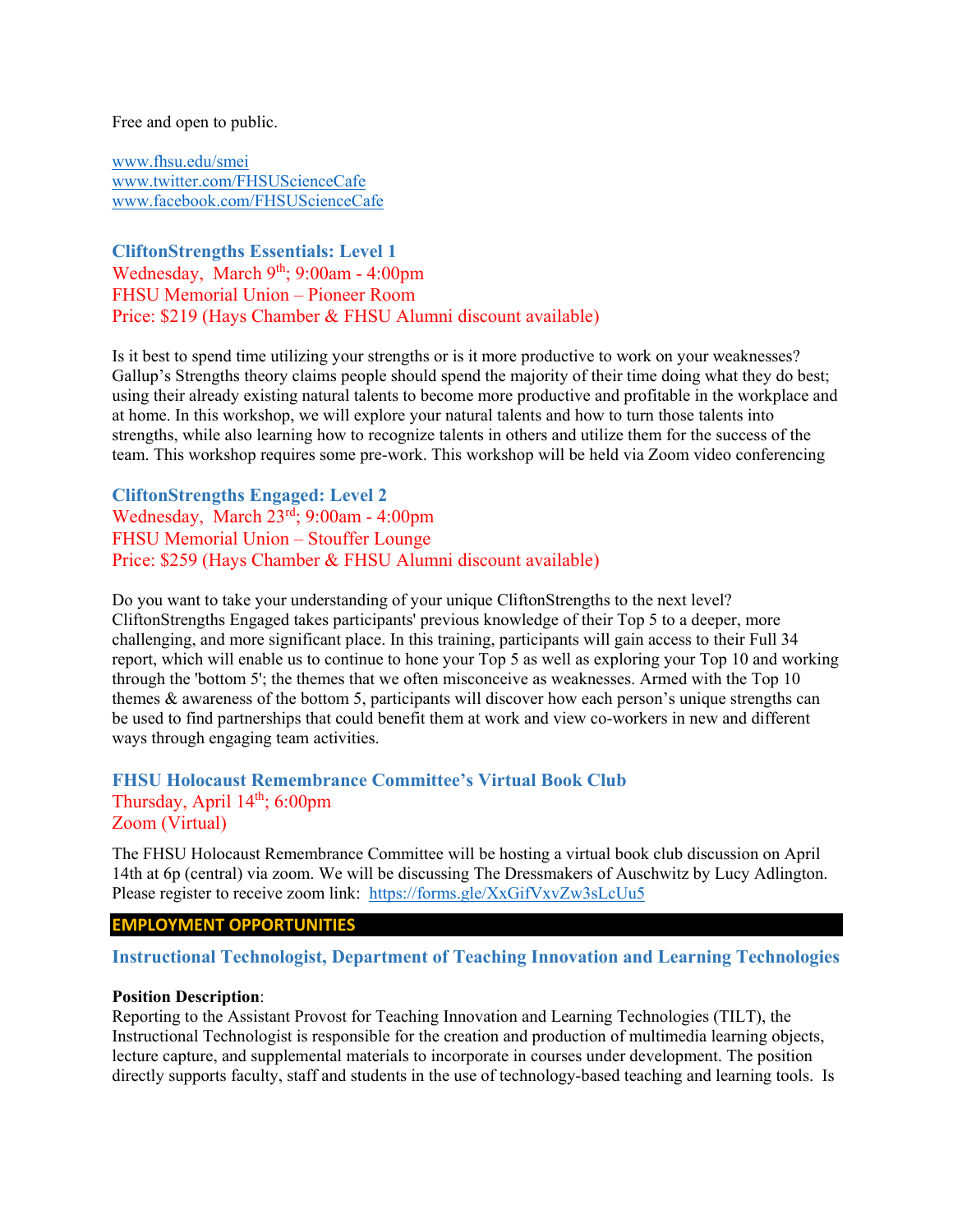a partner in the learning and design process to ensure that the best use of available teaching methods and technology is used to enhance student learning.

The Instructional Technologist must be team-oriented, as the position involves working closely with the instructional design team, academic departments, and faculty to ensure a high-quality learning experience for students, and the deployment of tools and platforms that enhance the learning experience. The Instructional Technologist also manages video management system, professional development training platform, and other software as necessary to support faculty and staff. This is an on-campus position located in Hays, Kansas.

For a full description and to apply, please visit<https://fhsu.wd1.myworkdayjobs.com/CAREERS>

## <span id="page-14-0"></span>**Instructor of Psychology Position - Department of Psychology**

#### **Position Description:**

Fort Hays State University's Department of Psychology invites applications for full-time Instructor of Psychology (non-tenure track). The teaching responsibilities are 12-15 per credit hours semester, including on-campus and online courses.

The department offers undergraduate and graduate programs in psychology (i.e., clinical, school, and experimental). The successful candidate should be prepared to teach a variety of undergraduate and graduate courses, including general psychology, abnormal psychology, research methods, counseling methods, assessment, and courses that complement the candidate's areas of clinical expertise. Candidates should indicate their area of expertise.

Preference will be given to candidates who can relocate to Hays, KS. Remote or hybrid candidates will be considered.

Although the position will not require an active research agenda, the Department has a history of promoting high quality undergraduate and graduate research, so the ideal candidate would demonstrate an appreciation of scholarship reflected in their interactions with our graduate and undergraduate students. Service to the department, university, local community, and discipline at large also will be expected.

FHSU and the Department of Psychology is committed to building an environment that is inclusive and representative of our students and state, so we encourage people from underrepresented groups to apply.

#### **Qualifications:**

Minimum Qualifications

• A Master's degree in Psychology

For a full description and to apply, please visit<https://fhsu.wd1.myworkdayjobs.com/CAREERS>

#### <span id="page-14-1"></span>**Accounting Specialist—Student Fiscal Services**

#### **Job Description**:

Fort Hays State University (FHSU) Student Fiscal Services seeks an Accounting Specialist who will process third-party invoices and payments; assist Special Program Managers with collection of third-party invoices and working with students concerning their third-party awards; administer Perkins Loan consolidations; process Kansas Setoff payments and communicate with Kansas Setoff for reporting; process Drury Loan and other institutional loan programs; monitor and process transactions for university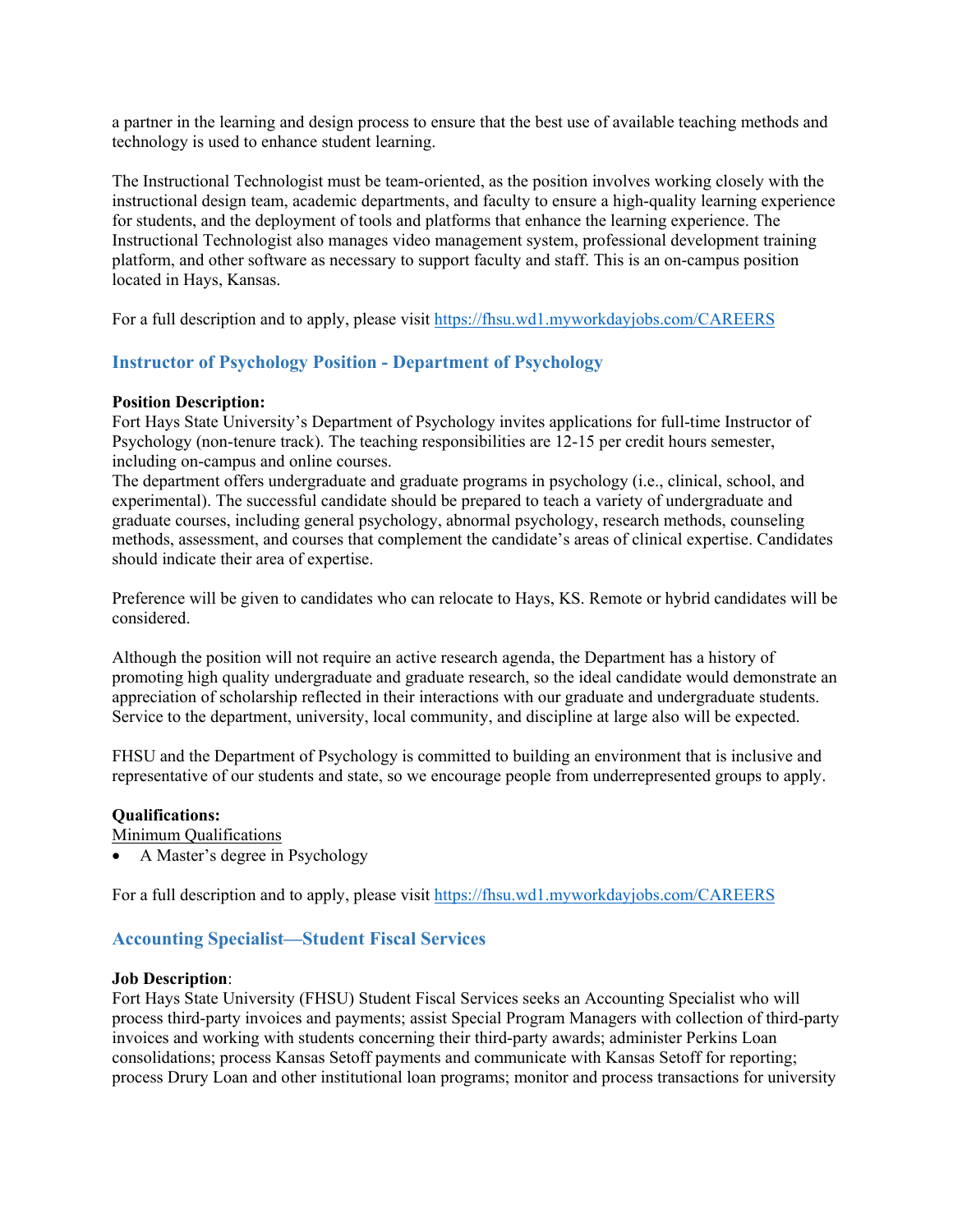bank accounts; process international payments; process Student Activity credit cards; and provide customer service to students as it relates to third-party payments.

This position is an integral member of the Student Fiscal Services team. Student Fiscal Services uses a team approach to meet deadlines and to provide optimum customer service during season peak periods. Cooperation, flexibility and adaptability are the expectations of all Student Fiscal Services employees. A successful candidate will possess the knowledge of accounting principles and practices and have the ability to communicate professionally with students, parents and campus offices. Must have excellent problem-solving skills, be able to work independently, be well-organized, and detailed orientated.

For a full description and to apply, please visit<https://fhsu.wd1.myworkdayjobs.com/CAREERS>

## <span id="page-15-0"></span>**Marketing Content Strategist**

#### **Position Description**:

This position is responsible for managing the content strategy for the Fort Hays State University Alumni Association. This strategy includes initiating, developing, and editing relevant content that informs, entertains, inspires, and engages Fort Hays State University (FHSU) alumni, donors, community members, faculty, staff, and students. This position serves as a storyteller – identifying, creating, and distributing compelling stories that advance the missions, goals, and objectives of FHSU, the Foundation and Alumni Association. Must be skilled in creating content for a variety of audiences and platforms including print, online, and digital. This includes news writing and feature writing, as well as content development for ads, marketing materials, emails, campaigns, web, and social media. Collaborates with FHSU Foundation and Alumni Association communications and marketing team to develop content strategies and materials that inspire engagement and philanthropic support of FHSU. The candidate must possess strong verbal and written communication skills along with strong listening and interviewing skills. This position requires good judgment, initiative, and resourcefulness with a high level of professional, service-oriented interaction. The candidate must be effective when working independently and with a team. This position is an on-campus position located in the Robbins Center on the campus of Fort Hays State University in Hays, Kansas.

For a full description and to apply, please visit<https://fhsu.wd1.myworkdayjobs.com/CAREERS>

## <span id="page-15-1"></span>**Community Director, Residential Life**

#### **Position Description**:

The Community Director oversees daily operations related to residence life, staff, and student housing. Selects, trains, supervises, and evaluates residential life student staff. Provides personal, academic, educational, disciplinary, crisis management, and counseling services to students through various programs and projects. Coordinates with administrative staff to maintain facilities and operations. Maintains positive working relationships with other student affairs and campus life offices in order to facilitate programming and improve services. Assists with the general administration of residence hall student housing. Works under supervision of the Assistant Director of Residential Life to administer programs, supervise undergraduate and graduate staff, and interact positively with students. This is an oncampus position located on the campus of Fort Hays State University in Hays, Kansas.

#### **Minimum Qualifications**:

Qualified candidates should have a Bachelor's degree with one year of related work experience in a residential life or campus housing environment, and one-year supervision experience.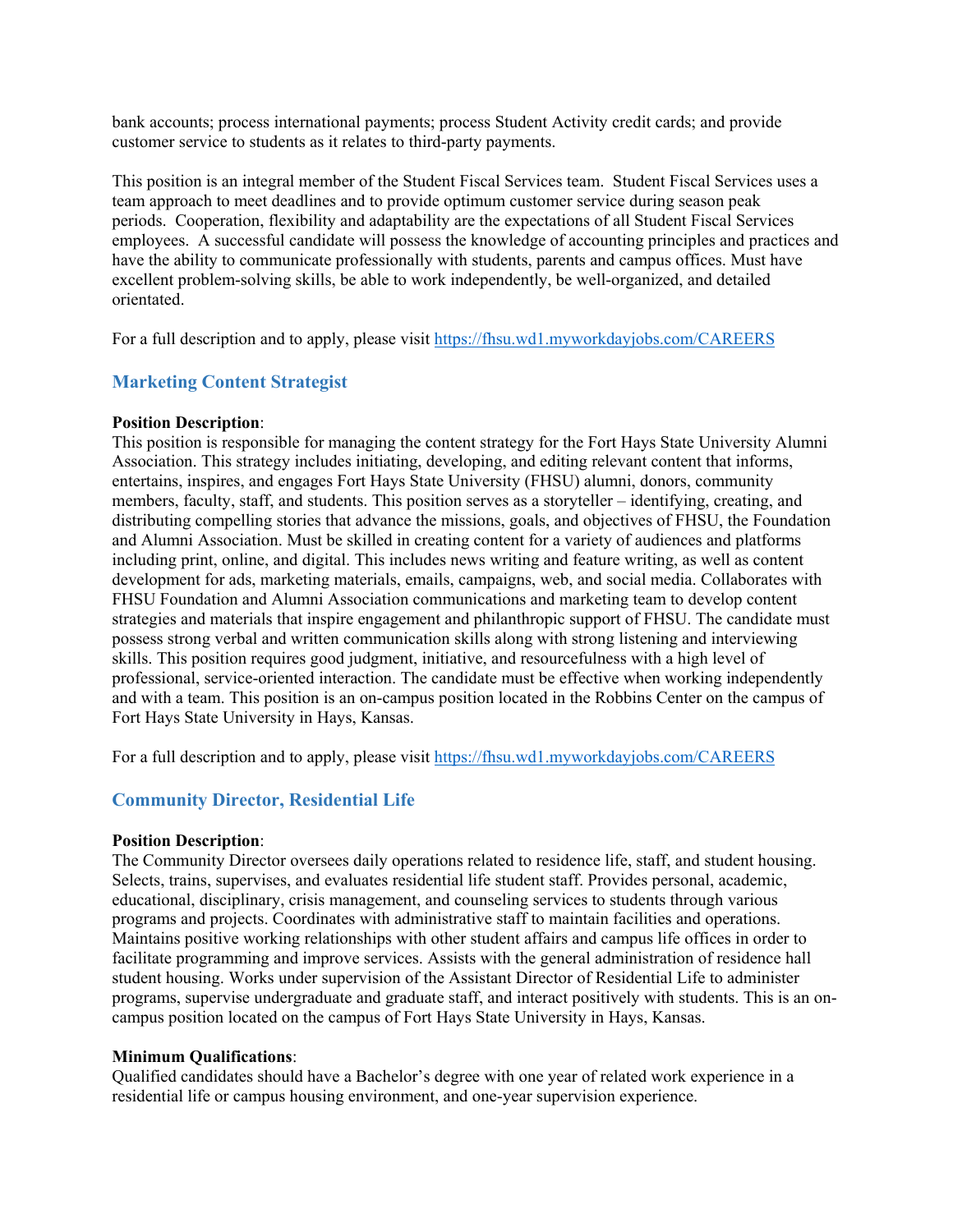#### For a full description and to apply, please visit<https://fhsu.wd1.myworkdayjobs.com/CAREERS>

## <span id="page-16-0"></span>**Classroom to Classroom Grant Project Coordinator**

#### **Position Description:**

This is a temporary, grant-funded position that is subject to grant renewal with the Kansas Board of Regents. This position primarily oversees the Classroom to Classroom project and provides academic advising and mentoring in the Department of Teacher Education. The successful applicant will collaborate with department faculty and staff to promote the TE Department and support students in the Classroom to Classroom program. The successful applicant will have strong interpersonal skills and possess a desire to help students achieve personal and professional goals related to their academic plan. A strong work ethic, customer service skills, professionalism and collegiality are essential. Position can be located remotely in the Dodge City or Great Bend area.

For a full description and to apply, please visit<https://fhsu.wd1.myworkdayjobs.com/CAREERS>

## <span id="page-16-1"></span>**Equipment Operator Specialist, Grounds Department**

#### *This position is open to current FHSU employees only.*

#### **Position Description**:

An Equipment Operator Specialist maintains, repairs, and utilizes heavy-duty vehicles and equipment in order to care for the University grounds. Uses equipment to perform a variety of duties, including disposing of waste, landscaping, and snow removal. Operates sanitation trucks, recycling trucks, dump trucks, front-end loaders, backhoes, tractors, and other large motor vehicles.

For a full description and to apply, please visit<https://fhsu.wd1.myworkdayjobs.com/CAREERS>

#### **SHARE WITH STUDENTS**

#### <span id="page-16-2"></span>**Student Employment Opportunities – Student Information Processing**

Do you know a student who would want to be part of a fun & energetic team? The Admissions Office is looking to fill work study Student Information Processing positions.

#### **Position Duties & Responsibilities:**

Escort students to departmental visits (academic, athletic, etc.). Duties include word processing, typing, filing, answering phone, and other office duties.

#### **Skills Required:**

Above average communication skills, word processing, typing, filing, people person who is dependable and punctual. Strong attention to detail. Good phone etiquette and ability to multi-task. Be able to work in a fast-paced, busy office environment. Successful candidate will have consented to and successfully completed a criminal background and/or FHSU check.

To apply, please send a cover letter, resume, and references to nlheitmann $@$ fhsu.edu

## <span id="page-16-3"></span>**Nominate a Faculty Member for the Pilot Award**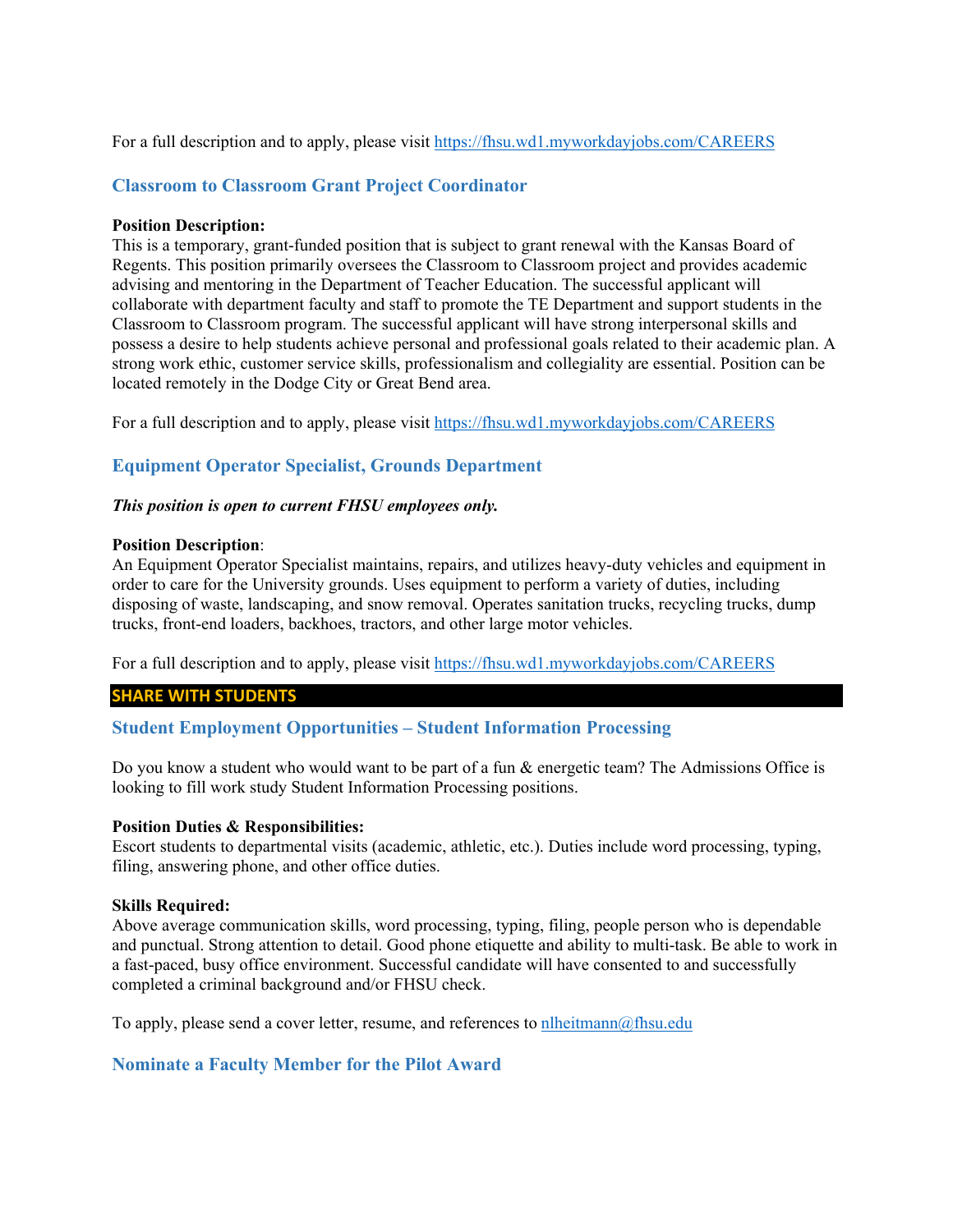Recognize an outstanding faculty member for the Pilot Award. Graduating seniors have the opportunity to honor a member of the Fort Hays State University teaching faculty by nominating him or her for the prestigious Pilot Award. Nominations can be made at [https://fhsualumni.com/engagement/awards/pilot](https://fhsualumni.com/engagement/awards/pilot-award-nominations/)[award-nominations/](https://fhsualumni.com/engagement/awards/pilot-award-nominations/)

## <span id="page-17-0"></span>**Paid Internships for FHSU Students**

#### *Please encourage students to apply for a paid internship for Summer 2022!*

Interns will gain professional work experience with these 17 opportunities available only to FHSU students. Most positions do not require a specific degree program or major.

Each clickable link will prompt students to log in to Handshake with their TigerNetID to apply or get more information. The deadline is February 2.

#### **FHSU/Dane G. Hansen Internships:**

Insurance/Customer Service Intern – [Brian Ruder Agency/American Family Insurance](https://fhsu.joinhandshake.com/jobs/5752776/share_preview) [Human Resources Intern –](https://fhsu.joinhandshake.com/jobs/5704721/share_preview) Citizens Health Banking Intern – [Citizens State Bank & Trust Co.](https://fhsu.joinhandshake.com/jobs/5705333/share_preview) Marketing/Events Intern – [Downtown Hays Development Corp.](https://fhsu.joinhandshake.com/jobs/5757525/share_preview) [Information Technology Intern –](https://fhsu.joinhandshake.com/jobs/5758581/share_preview) Ellis County IT Department Curatorial Assistant Intern – [Ellis County Historical Society](https://fhsu.joinhandshake.com/jobs/5759572/share_preview) [Marketing/Exhibit Development Intern –](https://fhsu.joinhandshake.com/jobs/5708146/share_preview) Jewell Co. Community Development [Children's Programs Intern –](https://fhsu.joinhandshake.com/jobs/5714693/share_preview) Lincoln Carnegie Library Marketing Intern – [Main Street Arts Council](https://fhsu.joinhandshake.com/jobs/5739420/share_preview) [Accounting Intern –](https://fhsu.joinhandshake.com/jobs/5741215/share_preview) Mapes & Miller Program Research Intern – [Mitchell County Council on Aging](https://fhsu.joinhandshake.com/jobs/5743317/share_preview) [Product Engineering Intern –](https://fhsu.joinhandshake.com/jobs/5748400/share_preview) New Age Industrial [Agriculture Intern –](https://fhsu.joinhandshake.com/jobs/5749528/share_preview) Smoky Hill Ag Fitness Intern – [The Center for Health Improvement](https://fhsu.joinhandshake.com/jobs/5770425/share_preview) Employment Support Intern – [Workforce Solutions of OCCK](https://fhsu.joinhandshake.com/jobs/5752081/share_preview)

#### **FHSU Service Internship:**

[Art Collection Virtual Tour Planning Intern –](https://fhsu.joinhandshake.com/jobs/5699269/share_preview) HaysMed Foundation

#### **Masonic Cancer Alliance Internship:**

[Community Health Outreach Intern](https://fhsu.joinhandshake.com/jobs/5588789/share_preview)

## <span id="page-17-1"></span>**FHSU Tigers Without Limits Support Group**

Tigers Without Limits is a social and support group for undergraduate students who identify as being Neurodivergent. The group aims to provide information, connections, and a community where members can feel supported, share information, and celebrate successes. Tigers Without Limits will create opportunities to:

- Share information about student support services at FHSU
- Gain feedback from group on support services on campus
- Build environments that foster friendships
- Be a safe space for members to share special interest
- Expand member information on a variety of daily living skills including social skills, empathy skills, classroom etiquette, living independently, etc.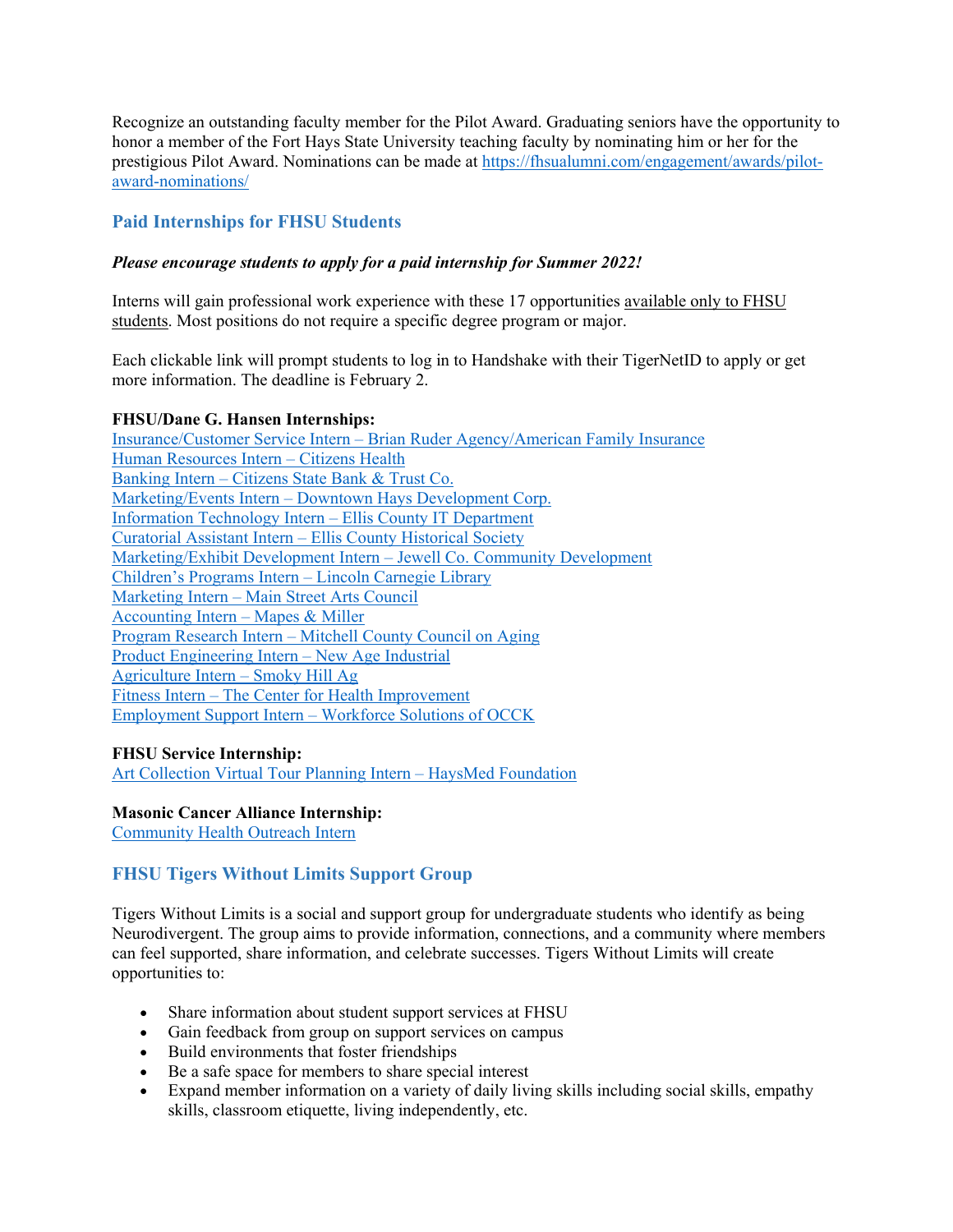We will meet on Mondays, starting January  $24<sup>th</sup>$  at 1:30pm in the Memorial Union Smoky Hill Room.

## <span id="page-18-0"></span>**VALUE is back for 2022-23!**

VALUE is back! Applications for the VALUE program's 2022-23 cohort are now open! You can learn more about the program, and find the link to the application at [https://fhsu.edu/leadership/value/.](https://fhsu.edu/leadership/value/)

To be eligible for the program, students must:

- Be in good academic standing
- Be junior or senior status during their time in the VALUE program
- Have completed LDRS 300: Intro to Leadership Concepts & LDRS 302: Intro to Leadership Behavior
- Have a willingness to go beyond the typical student experience and commit themselves to a deep degree of scholarship and service.

This program is open to all on-campus and online\* students!\*\*

Join us for an info session in February to learn more. Find dates and times at [https://fhsu.edu/leadership/value/value-info-sessions.](https://fhsu.edu/leadership/value/value-info-sessions) 

*\*Success in the VALUE program relies heavily on the two Advanced Leadership Labs, which are courses presented in a seminar format. The peer-to-peer interaction associated with the Advanced Leadership Labs not only reinforces the skills of collaboration and operations in organizations but also allows students to engage with each other on both an academic and personal level as students progress through the program. If you are an online student at FHSU, students must be willing to attend class, via Zoom, Tuesdays and Thursdays from Noon - 1:15 Central Time, on a weekly basis throughout the fall and spring semesters of the program. Individual arrangements should be discussed with the instructor for instances in which students are unable to attend class.*

*\*\*Only 8-10 students are selected for the VALUE program each year.*

If you have questions about the program, contact Kaley Klaus [\(krklaus@fhsu.edu\)](mailto:krklaus@fhsu.edu) or Justin Greenleaf (jpgreenleaf $@f$ hsu.edu) in the Department of Leadership Studies (Rarick Hall 119).

## <span id="page-18-1"></span>**Interview Opportunities - McPherson County Special Education Cooperative + Techtronic Industries (TTI)**

#### **McPherson County Special Education Cooperative will conduct on-campus interviews February 8.**

Students can use the following links to apply and sign up (by February 4) for an interview time.

[Speech Pathologist](https://fhsu.joinhandshake.com/jobs/5762496/share_preview) [Early Childhood Teacher \(K-3\) McKids](https://fhsu.joinhandshake.com/jobs/5764246/share_preview) [Special Education Teachers \(PreK-12\) -](https://fhsu.joinhandshake.com/jobs/5678196/share_preview) anticipated

#### **Techtronic Industries (TTI) will conduct on-campus interviews February 9.**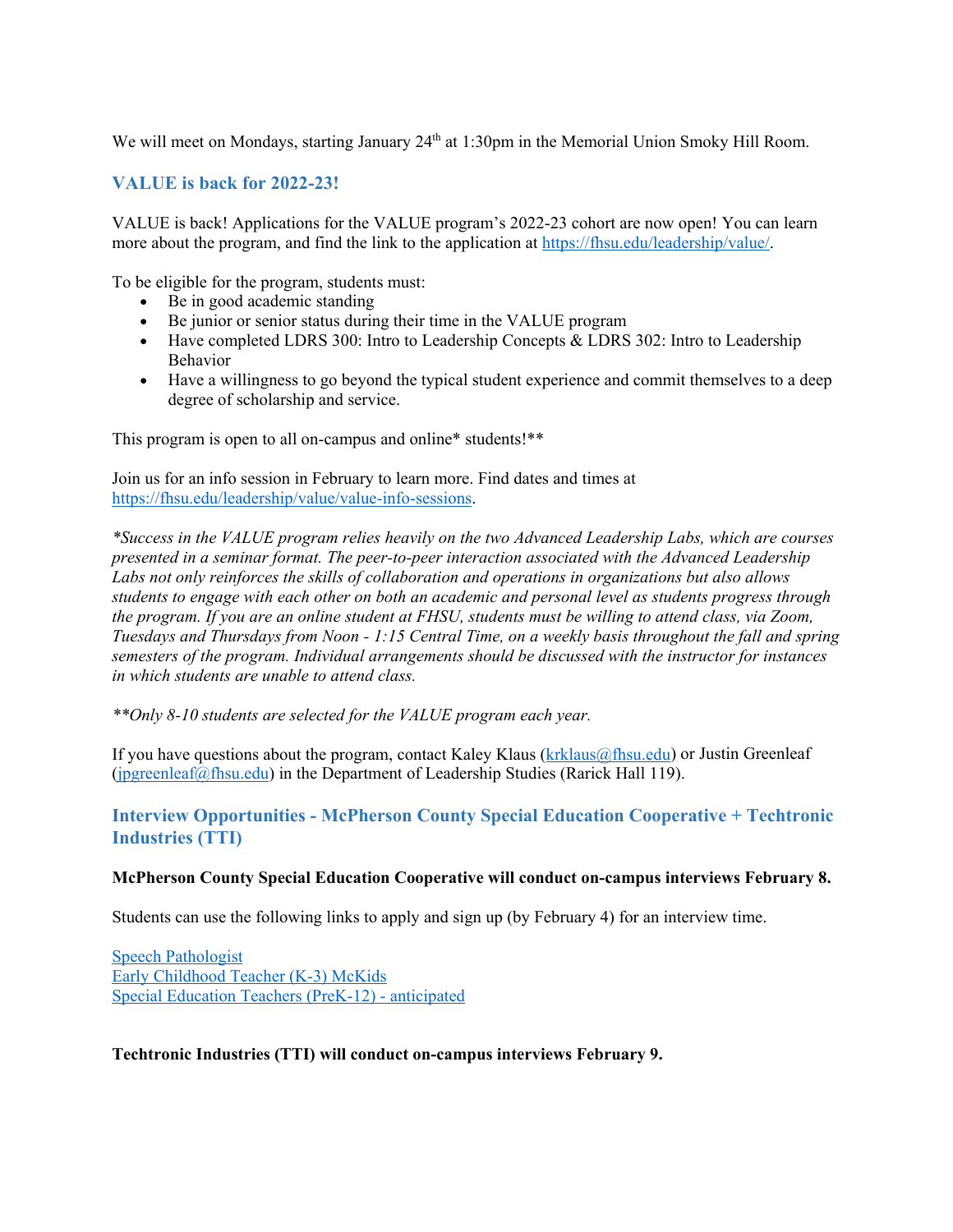Students can use this link to apply and sign up for an interview time: [Field Sales and Marketing](https://fhsu.joinhandshake.com/jobs/5834065/share_preview)  [Representative](https://fhsu.joinhandshake.com/jobs/5834065/share_preview)

## <span id="page-19-0"></span>**Resume Madness!**

Join us for RESUME MADNESS **on Wednesday, February 9th from 5-7 pm**, at the Center for Student Success  $(1<sup>st</sup> Floor) Career Lounge.$ 

Need to update your resume? Have questions on how to make your document more professional?

Meet with Career Services staff and a representative from Techtronic Industries for a resume review during this come-and-go evening event.

## <span id="page-19-1"></span>**Student Employment Opportunities – Docking Institute**

Student Telephone Surveyor - Non-workstudy - Docking Institute

#### **Job Description**

Telephone surveyors will conduct telephone interviews at the Docking Institute's Center for Survey Research on behalf of various governmental and non-profit entities, typically during set shifts (10am-12pm, 2pm-4pm, 5pm-9pm) on an as-needed basis. Training is provided. Interested students will be placed on a training list and will be contacted once an opening is available. The pay is \$10 per hour (after an initial training/trial period at \$8.25 an hour).

Surveyors must be able to follow instructions, successfully implement interviewing techniques, and demonstrate basic computer knowledge and proficiency with the telephone interviewing software. They must show good judgment and exhibit a pleasant, professional manner while securing and maintaining cooperation of respondents, resolving difficult situations with respondents, and securing assistance from supervisors. Interviewers must possess excellent written and verbal communication skills in the language in which the interviews are conducted. Clear reading comprehension of the interview questions and articulation of the interview questions over the telephone must be demonstrated. Recording of call dispositions, responses, and other data must be accurate and concise.

To apply, please login to your Workday account, search "student jobs" and click on "find student jobs". Apply by clicking the Student Telephone Surveyor link.

Student Research Assistant - Non-workstudy - Docking Institute of Public Affairs

#### **Job Description**

Provide research assistance on various projects contracted through the Docking Institute of Public Affairs. Must be willing to assist staff members on non-research projects and perform administrative duties. Must be willing to perform a variety of tasks.

Computer and keyboarding experience is necessary, knowledgeable in Microsoft Word & Excel, able to multi-task and prioritize, high level of attention to detail and accuracy, prefer social science or political science majors, hours flexible but must be dependable.

To apply, please login to your Workday account, search "student jobs" and click on "find student jobs". Apply by clicking the Student Research Assistant link.

## <span id="page-19-2"></span>**Health & Wellness Career Fair 2022**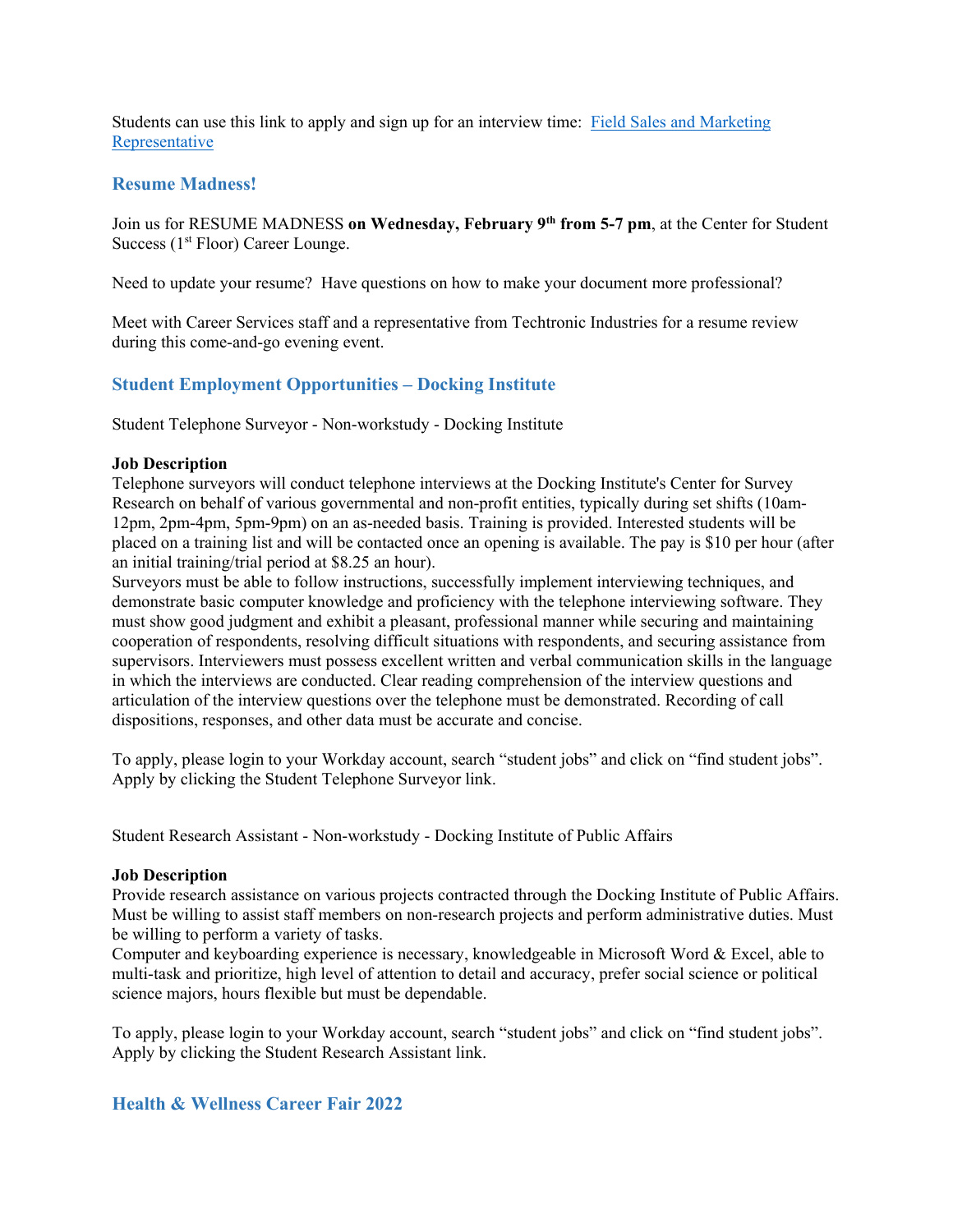Friday, February 11th, 2022, 10:00 am - 11:30 am CST [Memorial Union, Fort Hays Ballroom](http://maps.google.com/?q=Memorial%20Union,%20Fort%20Hays%20Ballroom)

Career Services invites you to attend the upcoming Health & Wellness Career Fair. You will have an opportunity to meet with representatives from hospitals, social service agencies, and health-related organizations seeking to hire candidates for full-time, part-time, and internship opportunities.

## <span id="page-20-0"></span>**Student Employment Opportunity – Department of Communication Sciences and Disorders**

Office Assistant – WS and non-WS

Student will work as receptionist for the Department of Communication Sciences and Disorders and The Herndon Clinic. They will assist the Administrative Associate with various office duties. Daily work will include answering phone and taking accurate messages; greeting patients, students, and faculty/staff; processing mail; filing; working with word documents and excel spreadsheets. Student must understand the importance of confidentiality in handling records and files. The applicant must be dependable, detailoriented and be able to work with the public, students, and faculty. The student must have a basic understanding of Microsoft Office. The student must have basic knowledge of common office equipment, good oral and written communication skills, professional telephone skills, proofreading skills, and accuracy.

To apply, please send a cover letter, resume, and references to [tlwhite7@fhsu.edu](mailto:tlwhite7@fhsu.edu)

## <span id="page-20-1"></span>**Peer Counseling Program Launches at FHSU**

Just need someone to talk to?

FHSU Health and Wellness Services and the FHSU Psychology Department have launched the university's first Peer Counseling Program! The program, called, "Lean on Me: Peer Counseling" serves as a "listening service" in which FHSU students can sit down and talk with upper-level psychology undergraduate students who have received specific training within their department and in the utilization of Health and Wellness Services resources. This program will be offered free of charge to all on-campus FHSU students. Our peer counselors are ready to help you navigate life stressors, work on time management, and promote overall wellness during your college years. Call Health and Wellness Services today at 785-628-4401 to schedule an appointment!

Questions? Feel free to contact [sespurlock@fhsu.edu](mailto:sespurlock@fhsu.edu)

## <span id="page-20-2"></span>**Applications Are Open for \$500 Library Research Award**

Students who have completed or are working on a research paper, digital project, video, poster, composition, or design portfolio that utilizes research using Forsyth Library resources are eligible to win a \$500 cash award. Applications for the **Lynn Haggard Undergraduate Library Research Award** are now open at<https://fhsuguides.fhsu.edu/lhulra> and will be accepted until April 15, 2022.

To be eligible for this award, students must be enrolled as an undergraduate student at the time of project completion and the research project must be conducted in conjunction with an FHSU course or scholarly